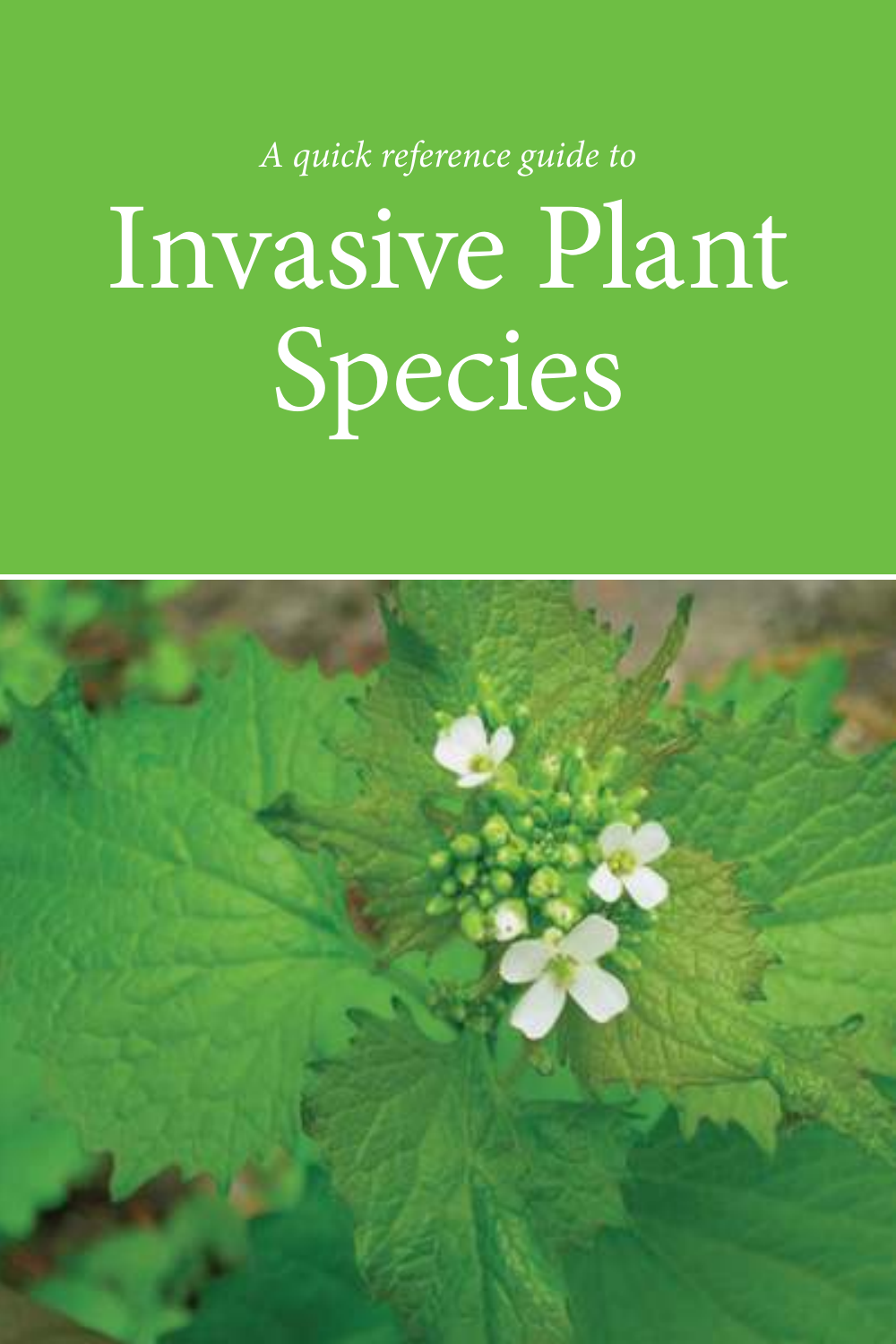### **Acknowledgements**

Technical input provided by:

- The Ontario Invasive Plant Council
- Royal Botanical Gardens

Photos and illustrations provided by:

- Credit Valley Conservation
- The Nature Conservancy US
- Royal Botanical Gardens
- Toronto and Region Conservation
- Ontario Federation of Anglers and Hunters

Text compiled and written by:

• Credit Valley Conservation

Graphic design and production provided by:

• Toronto and Region Conservation

Cover photo: garlic mustard (Alliaria petiolata)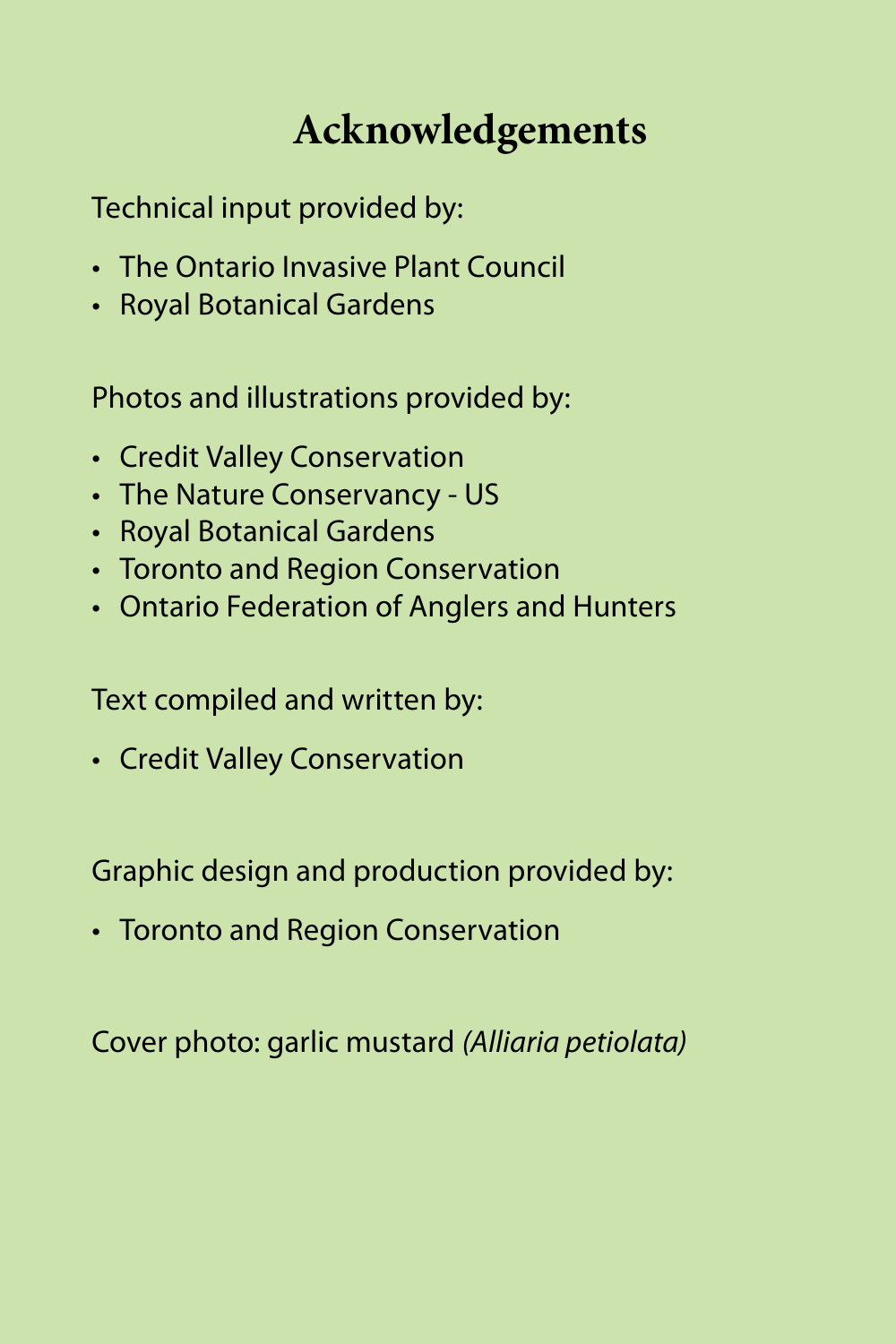### **Manitoba maple**

Acer negundo

#### **Norway maple**

Acer platanoides

### **European or black alder**

Alnus glutinosa

### **European spindletree & winged euonymus**

Euonymus europaeus and E. alatus

#### **non-native bush honeysuckles**

Lonicera spp.

#### **common & glossy buckthorn**

Rhamnus cathartica & R. frangula

### **dog-strangling vine**

Cynanchum rossicum & C. nigrum

### **garlic mustard**

Alliaria petiolata

### **giant hogweed**

Heracleum mantegazzianum

### **Himalayan balsam**

Impatiens glandulifera

#### **Japanese knotweed**

Polygonum cuspidatum

#### **reed or giant manna grass**

Glyceria maxima

#### **common reed**

Phragmites australis

#### **goutweed**

Aegopodium podagraria

### **English ivy**

Hedera helix

### **periwinkle**

Vinca minor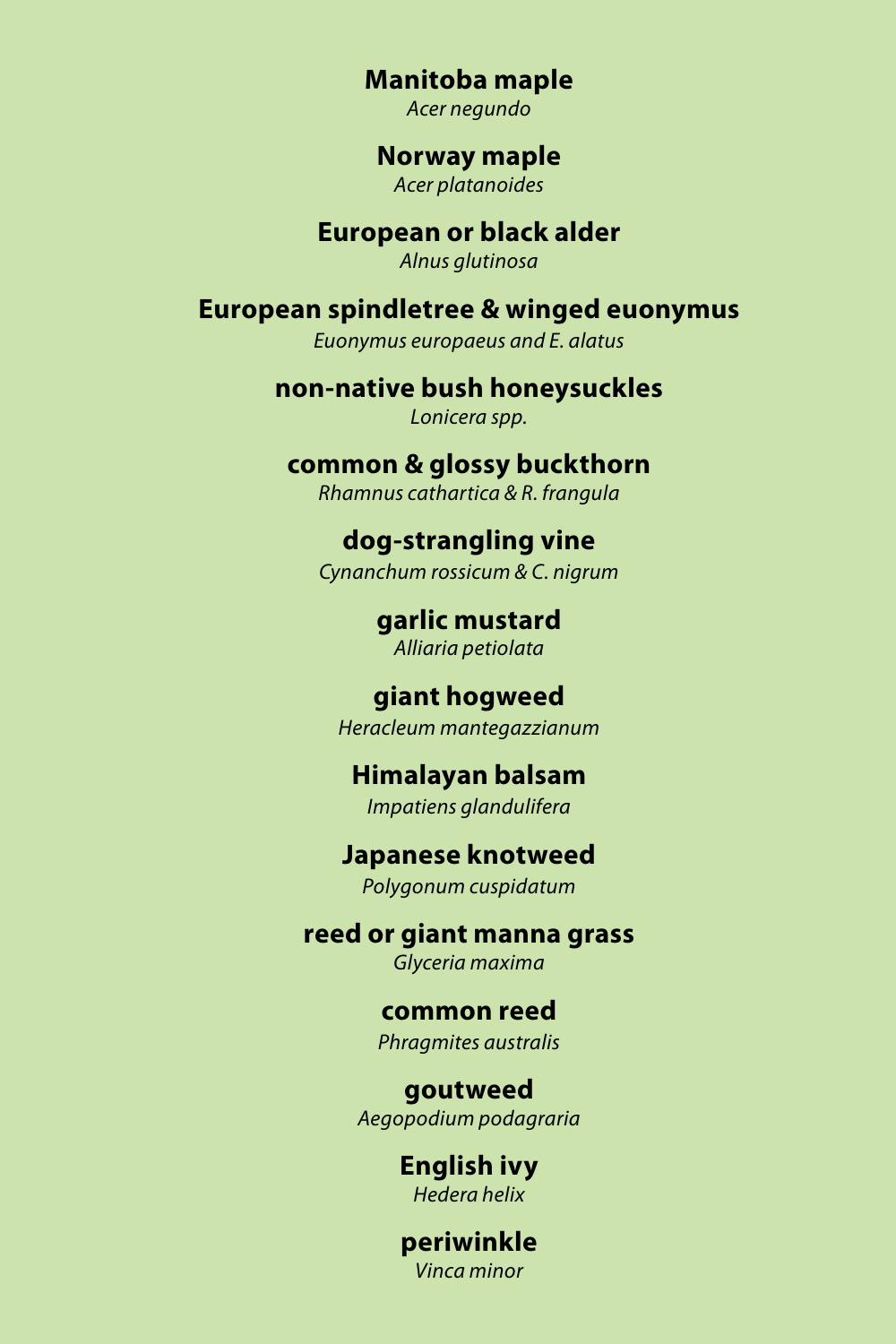## **Introduction**

Southern Ontario's native plants existed here for thousands of years prior to European settlement. This diverse group of plants evolved together with indigenous wildlife, adapting to local climate and soil conditions to create stable natural communities we call ecosystems.

By contrast, invasive plants come from outside this geographic area. When they are introduced, there is potential for them to establish themselves and disrupt established ecosystems forcing out native plants. Fewer native plants results in decreased biodiversity. This can mean less food and shelter for wildlife dependent on native plants. This results in a ripple effect that threatens whole ecosystems and has economic and social implications as well.

## **What makes a plant invasive?**

Not all introduced plants are invasive. Some, like the common dandelion, may be a nuisance, but do not pose a significant threat to native plants and their ecosystems. Others, including many common garden plants are benign and even beneficial. Invasive plants are a concern because they have "displacement capacity" meaning they form such dense colonies or compete so aggressively, that they force out native vegetation.

Invasive plants commonly have one or more of the following characteristics allowing them to out-compete native species:

- High annual seed production and quick establishment of dense colonies;
- Tolerance to a wide range of growing conditions;
- Ability to spread by underground roots and re-grow quickly when disturbed by pulling, cutting or fire;
- A lack of natural predators to keep their population under control in their new environment.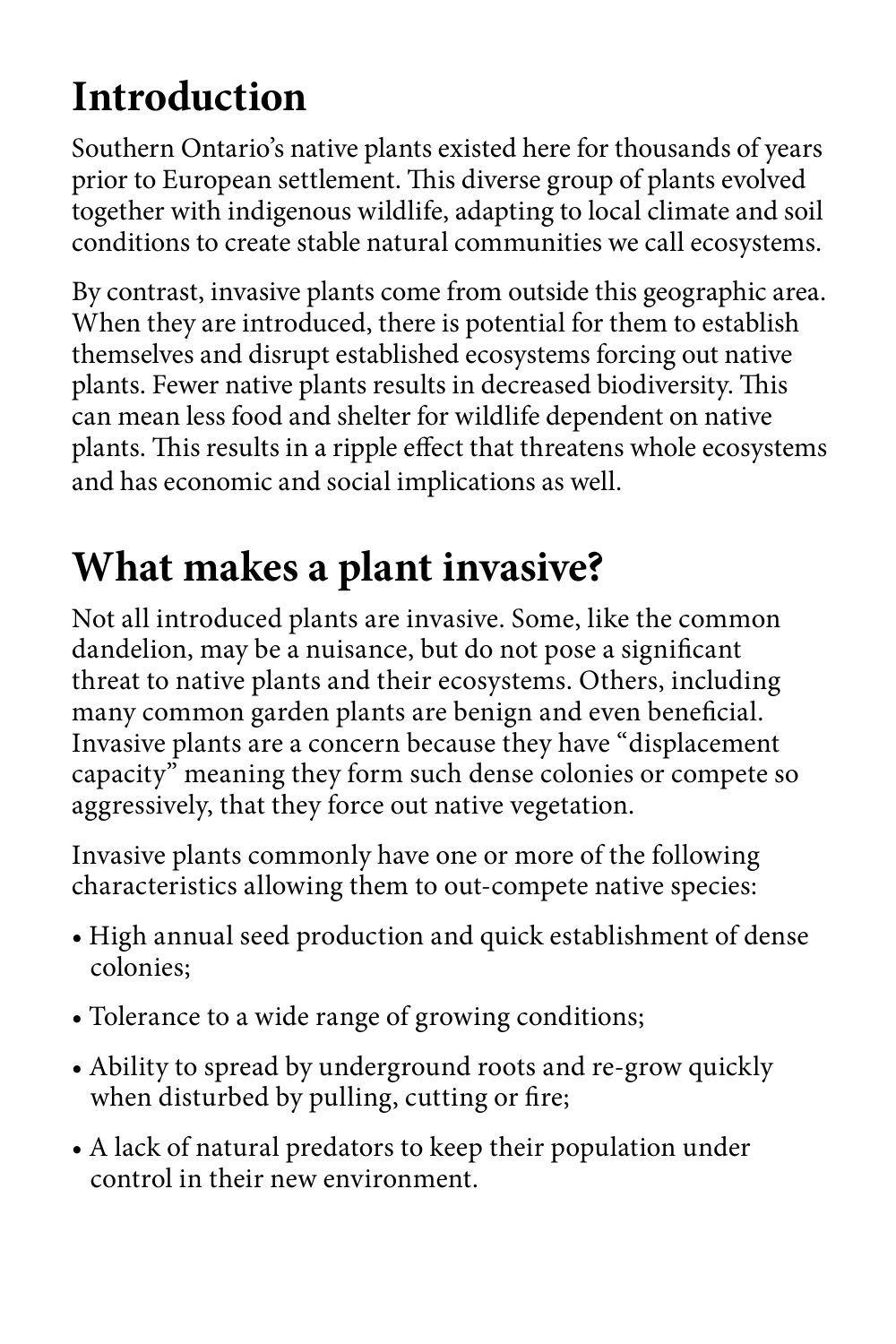## **What can I do about invasive plants?**

- Learn to properly identify and manage invasive plants on your property. If you are unsure about identification, removal or control measures, contact the organizations listed below.
- When selecting plants for your garden, purchase non-invasive or native plants from reputable suppliers. Native plants will provide a variety of benefits to the insects and wildlife that also depend on them.
- Dispose of yard waste through your local municipality or in your backyard composter. Yard waste dumped in natural areas may contain invasive plant seeds.
- Share this information with your neighbours, friends and family. The more people who know about the problem, the easier it will be to stop the introduction and spread of invasive species.
- When walking or hiking in natural areas, remain on designated trails and keep pets on a leash to avoid disturbing natural vegetation or transferring invasive plants and their seeds to new areas. Always clean off your bike, hiking boots or clothes and brush your dog's fur before leaving the natural area, to avoid accidentally spreading seeds.
- Volunteers are sometimes needed to help with locating and controlling invasive species. For invasive plant management projects in your community contact the organizations listed below.

## **Getting Help:**

- • Ontario Invasive Plant Council, **www.ontarioinvasiveplants.ca**
- Stewardship Councils c/o Ontario Ministry of Natural Resources, **www.mnr.gov.on.ca**
- • Ontario Federation of Anglers and Hunters, **www.ofah.org**
- • The Invading Species Hotline, **1-800-563-7711**
- • Conservation Authorities, **www.conservation-ontario.on.ca**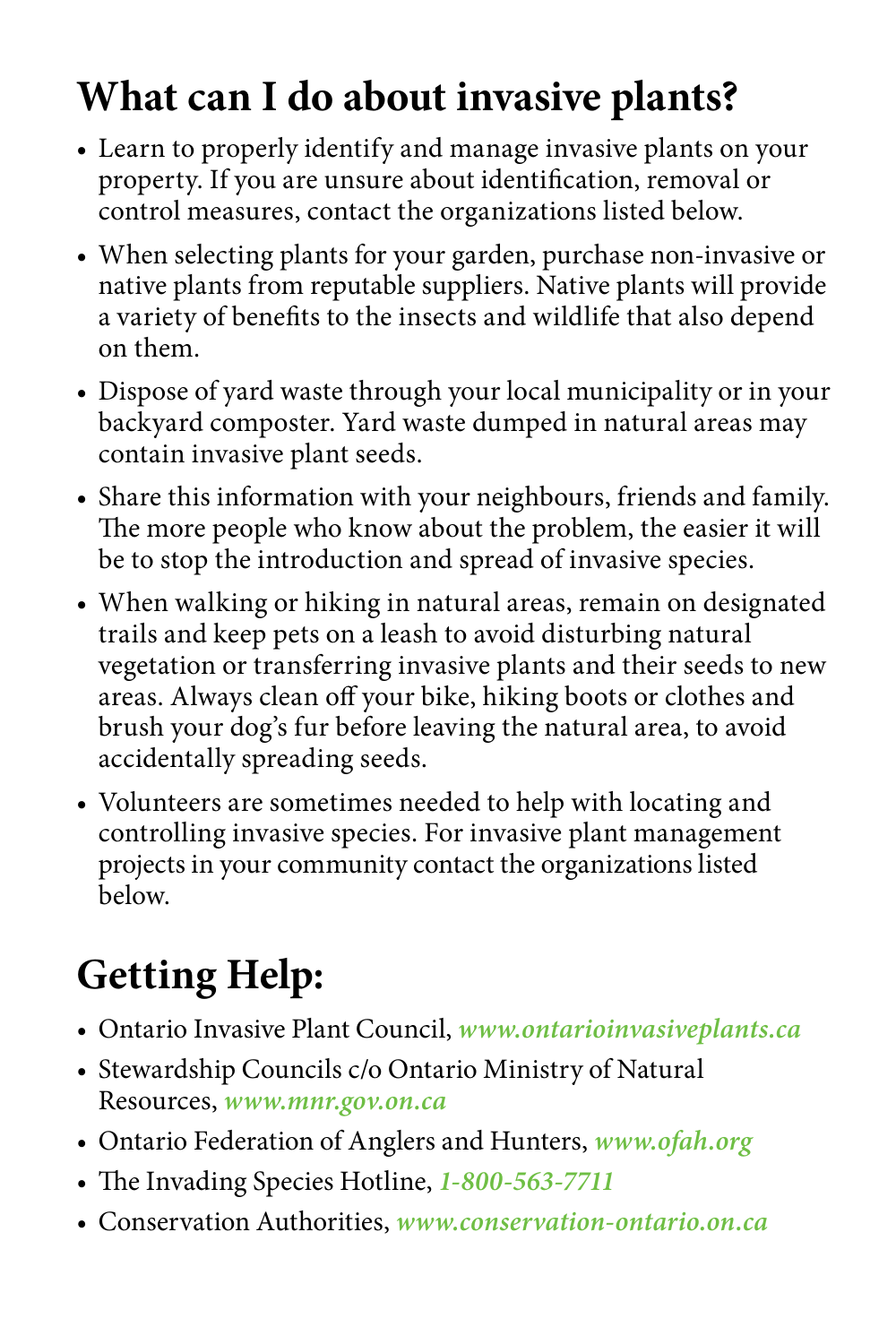### **Plant recognition terms**

## **Leaf shape**









entire toothed/serrated compound

leaf

lobed leaf







lance shaped heart shaped tear drop

shaped

egg shaped

## **Arrangement**





opposite alternate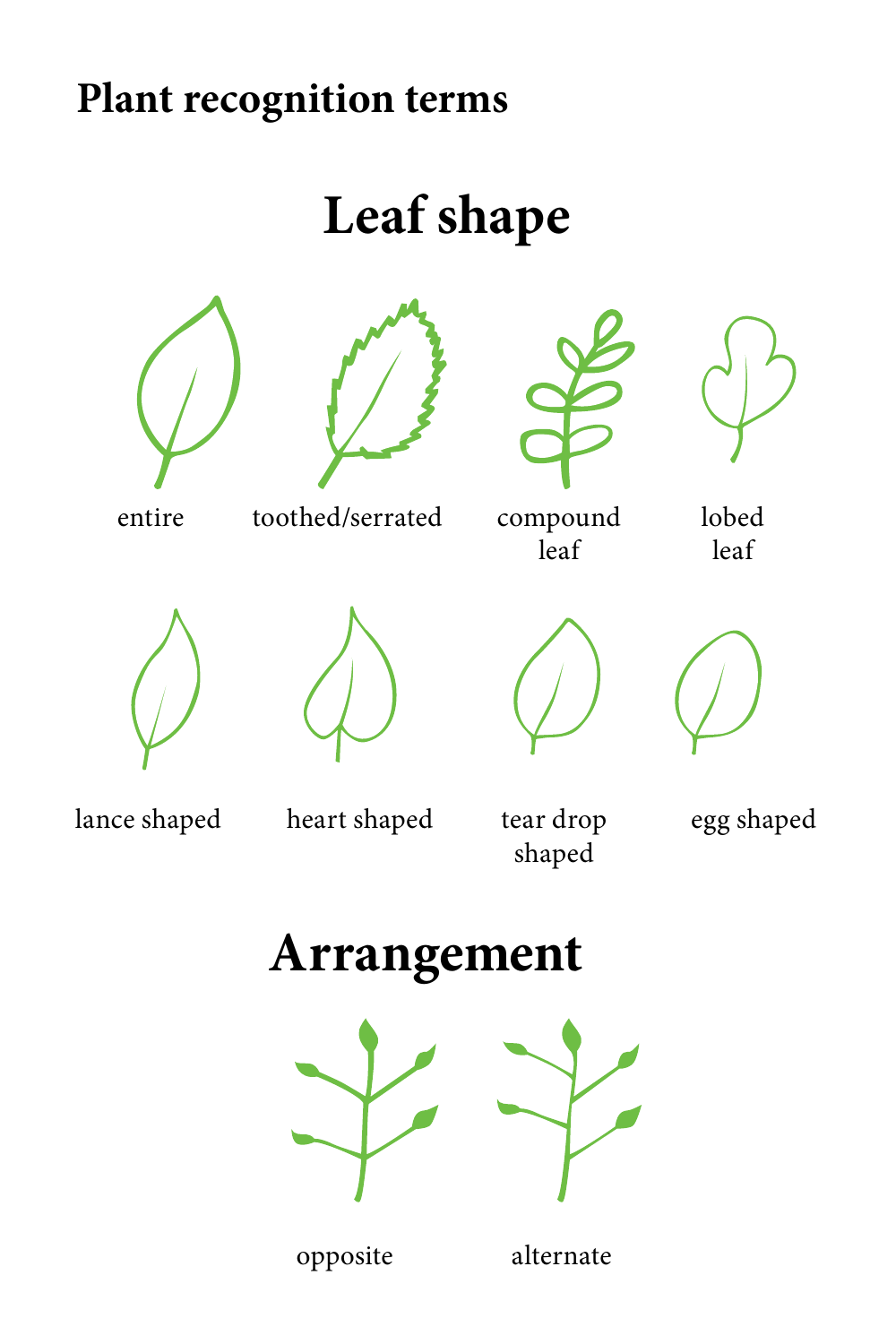

## **Stems/Bark**

**Lenticel**- small openings in the bark of some trees that allow air exchange.

**Ligule**- found at the inner base of the leaf, between where the leaf attaches to the main stem and the stem itself. Commonly forms a translucent membrane or a fringe of hairs.

### **Stem sheath**portion of leaf that wraps around and joins leaf to stem.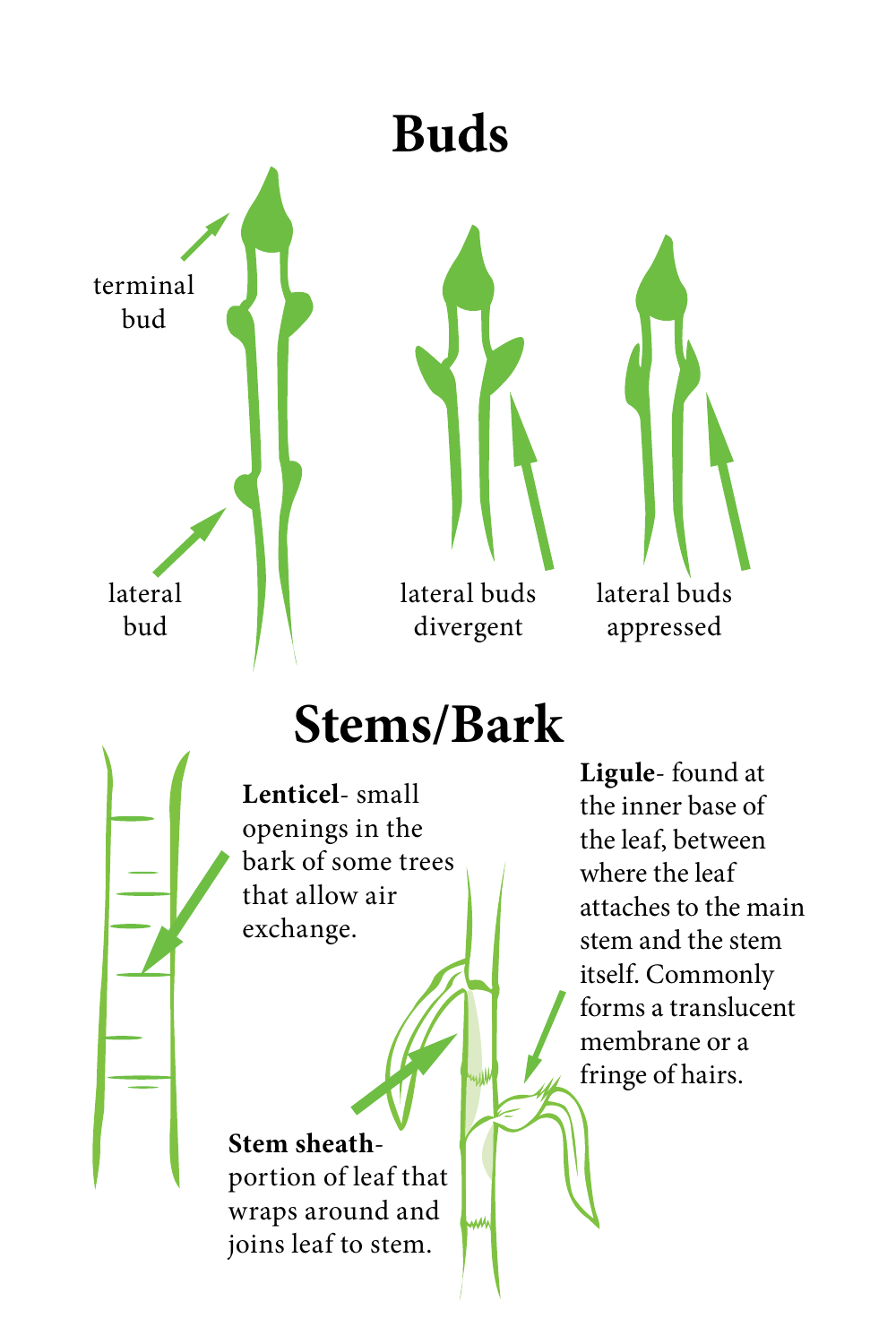



compound, irregularly lobed leaf

# Manitoba maple

(Acer negundo)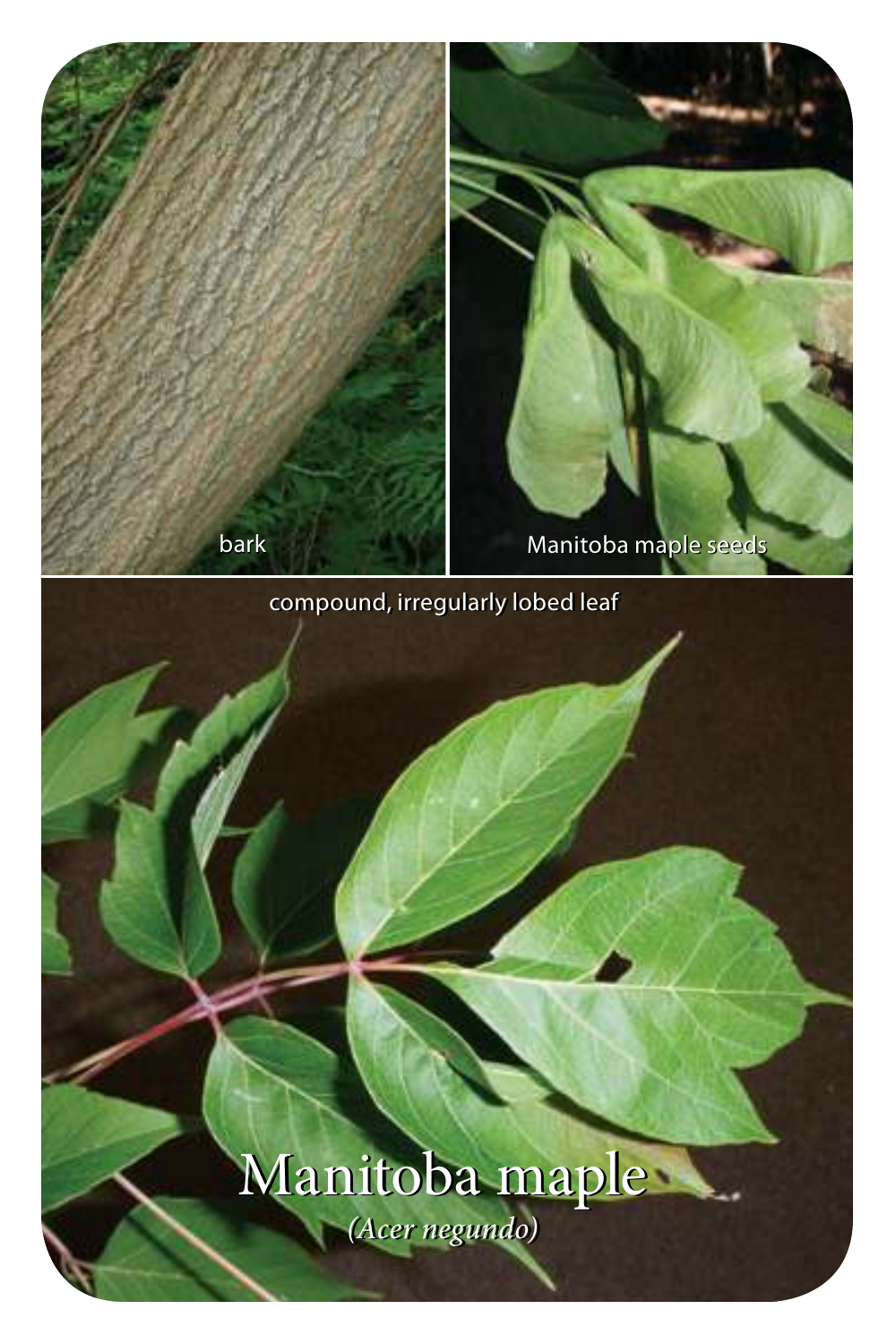# Manitoba maple

(Acer negundo)

**Plant Type:** Tree.

**Arrangement:** Opposite.

Leaf: Compound leaf, three to seven leaflets, irregularly lobed.

**Bark:** Greyish brown bark. Mature bark with narrow firm ridges.

**Seed/Flowers:** Winged seeds joined at  $a < 45^\circ$  angle.

**Buds/Stem:** Egg shaped buds are covered in fine white hairs. Young twigs are shiny green-purple with a waxy white coating that rubs off.

**Habitat:** Dry, but mostly fresh soils in various habitats, most often in floodplains.

**Similar native species:** Ash species (Fraxinus spp.) have compound leaves with no lobes; terminal buds are pointed. Elderberry (Sambucus spp.) are multi-stemmed shrubs with clusters of berry-like fruit.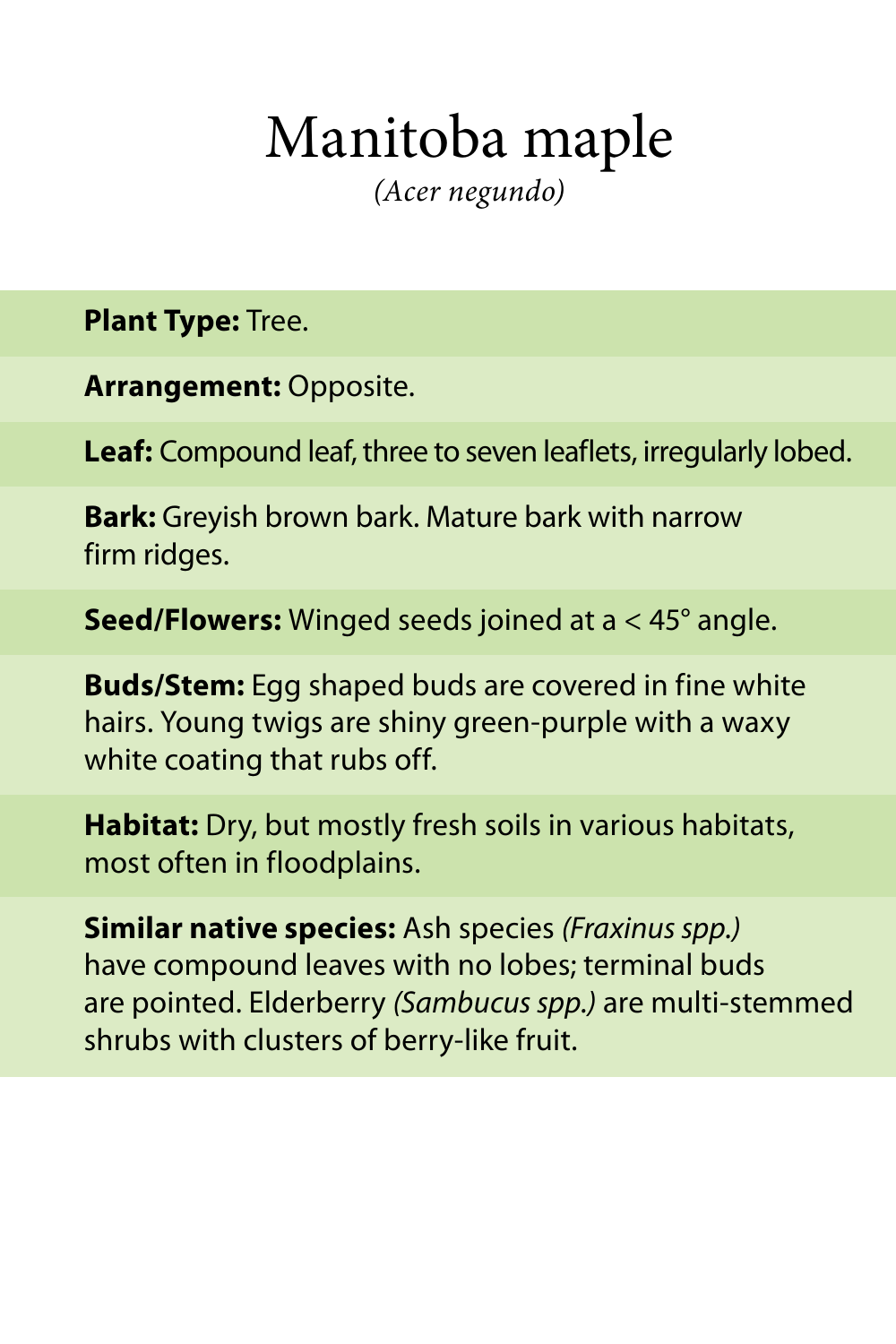mature bark Norway maple seeds



## Norway maple

(Acer platanoides)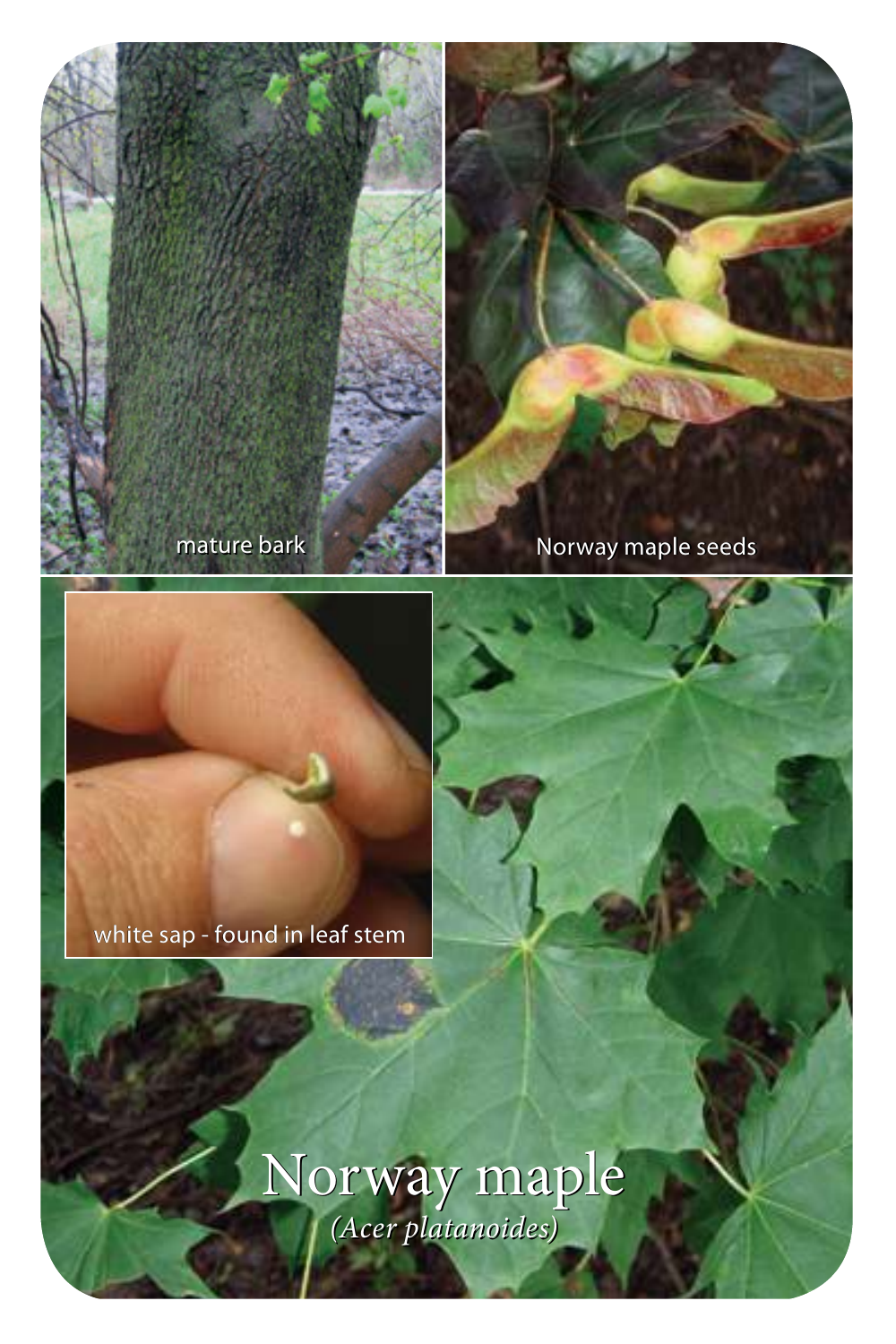## Norway maple (Acer platanoides)

**Plant type:** Tree.

**Arrangement:** Opposite.

**Leaf:** Five lobed (wider than long) leaf, dark green to purple. Black-spot fungus on leaves is common. White, milky sap found in leaf stem.

**Bark:** Finely ridged dark bark.

**Seed/Flowers:** Winged seed; typical of maples. Joined at a 180° angle.

**Buds/Stem:** Terminal bud is plump and blunt tipped stem buds are round, soft and reddish brown. Twigs are shiny reddish brown

**Habitat:** Dry to moist soils in forest and successional areas, often used as urban street tree.

**Similar native species:** Sugar maple (Acer saccharum) leaves are five lobed and longer than wide. Buds on sugar maple are sharp pointed, not blunt and seeds form a "U" shape. Clear sap is found in leaf stem. Norway maple bark can be mistaken for white ash when not in leaf. However, the bark is considerably darker than white ash.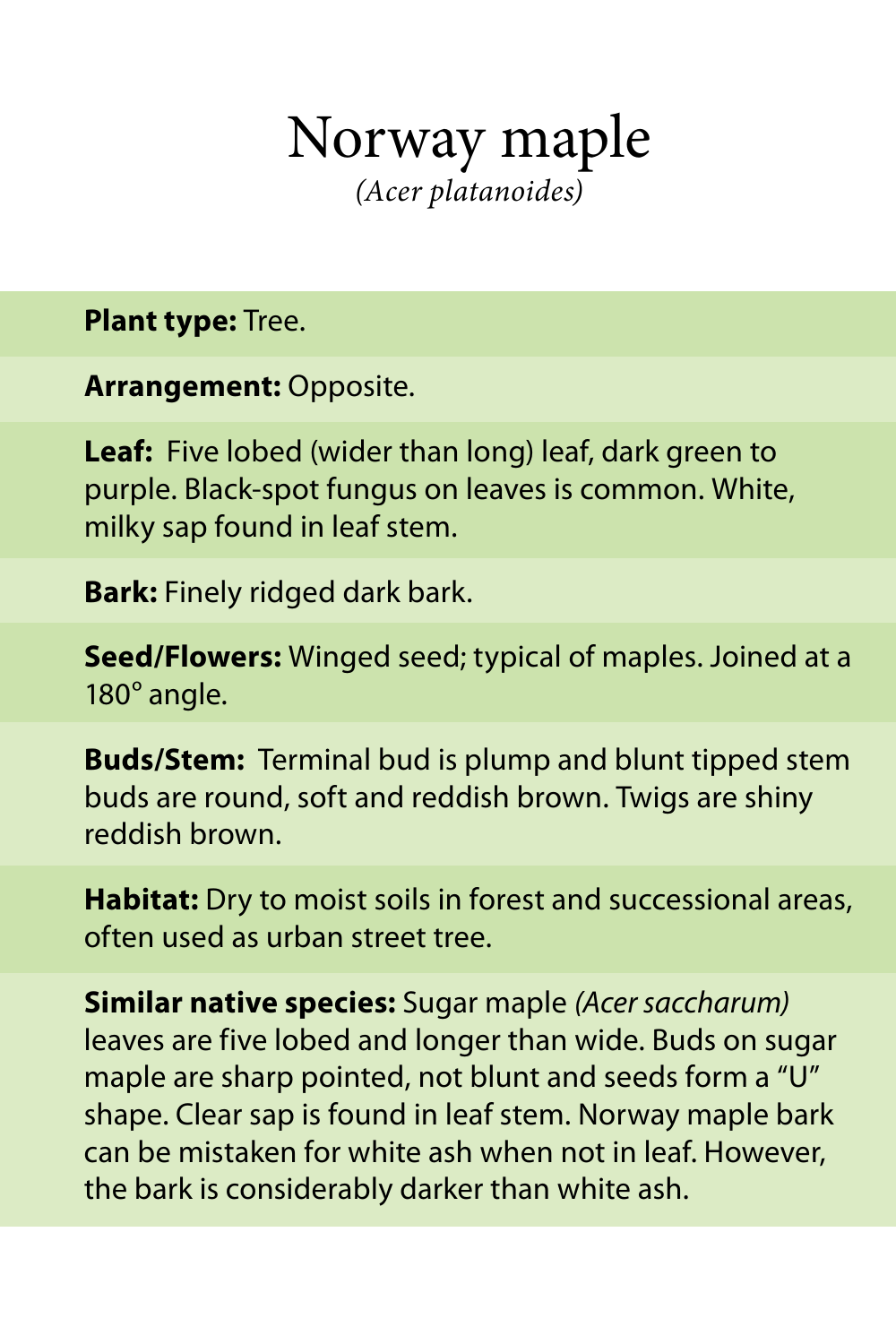

leaves

# European or black alder

(Alnus glutinosa)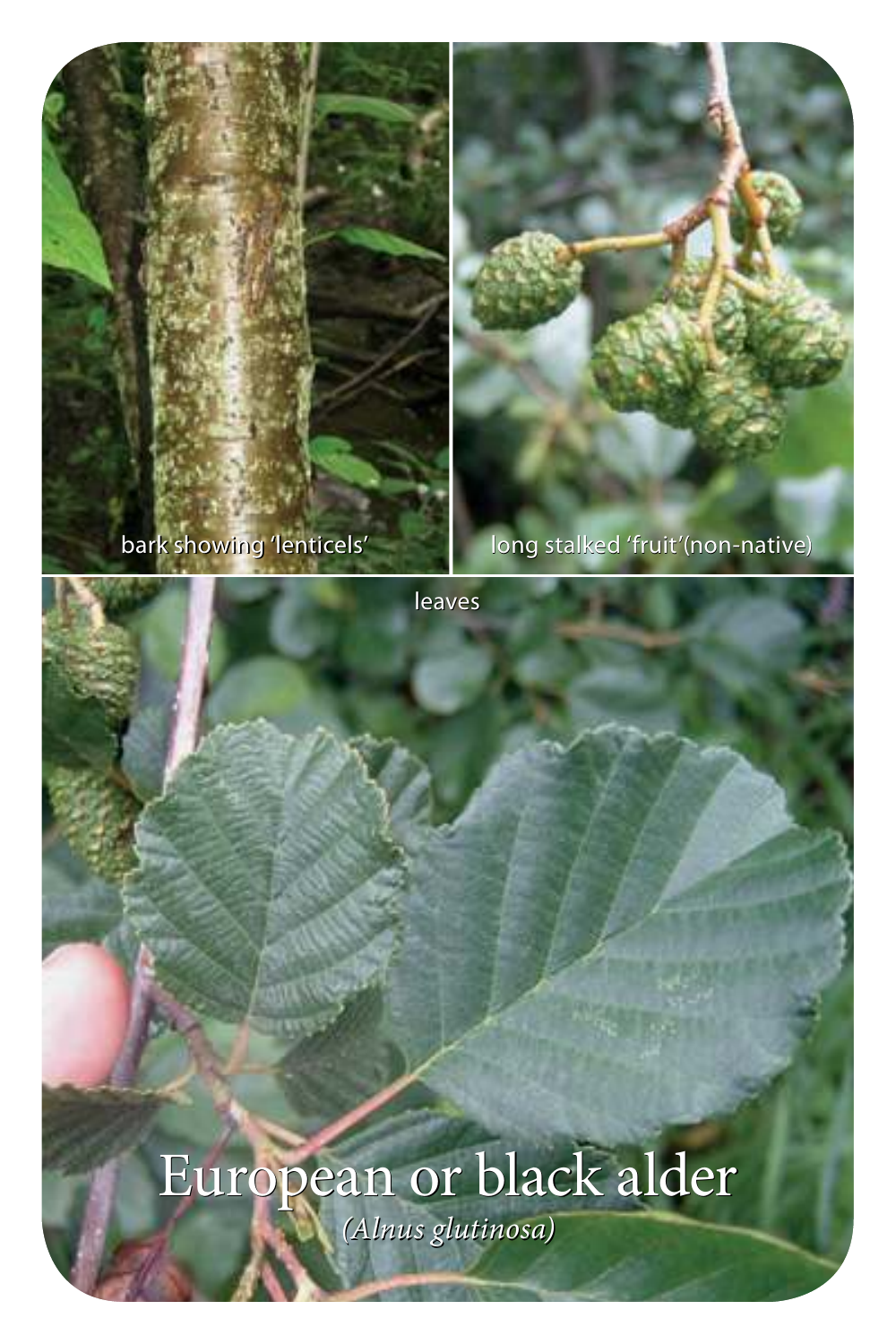# European or black alder

(Alnus glutinosa)

**Plant type:** Shrub/small tree.

**Arrangement:** Alternate.

Leaf: Oblong shaped leaf with blunt tip.

**Bark:** Grayish dark brown with obvious, silver lenticels.

**Seed/Flowers:** Pine-cone shaped fruit on European alder is large (about 2 cm), and on a long stalk  $(> 1$  cm).

**Buds/Stem:** Buds are 'lightbulb' shaped.

**Habitat:** Moist and wet soils in and around wetlands and waterways.

**Similar native species:** Speckled alder (Alnus incana ssp. rugosa) leaves are wedge shaped and come to a point. Seed cone is short stalked (stems are  $\leq$  .5 cm). The speckled alder is a multi-stemmed tall shrub, while European alder grows more like a tree from a single stem.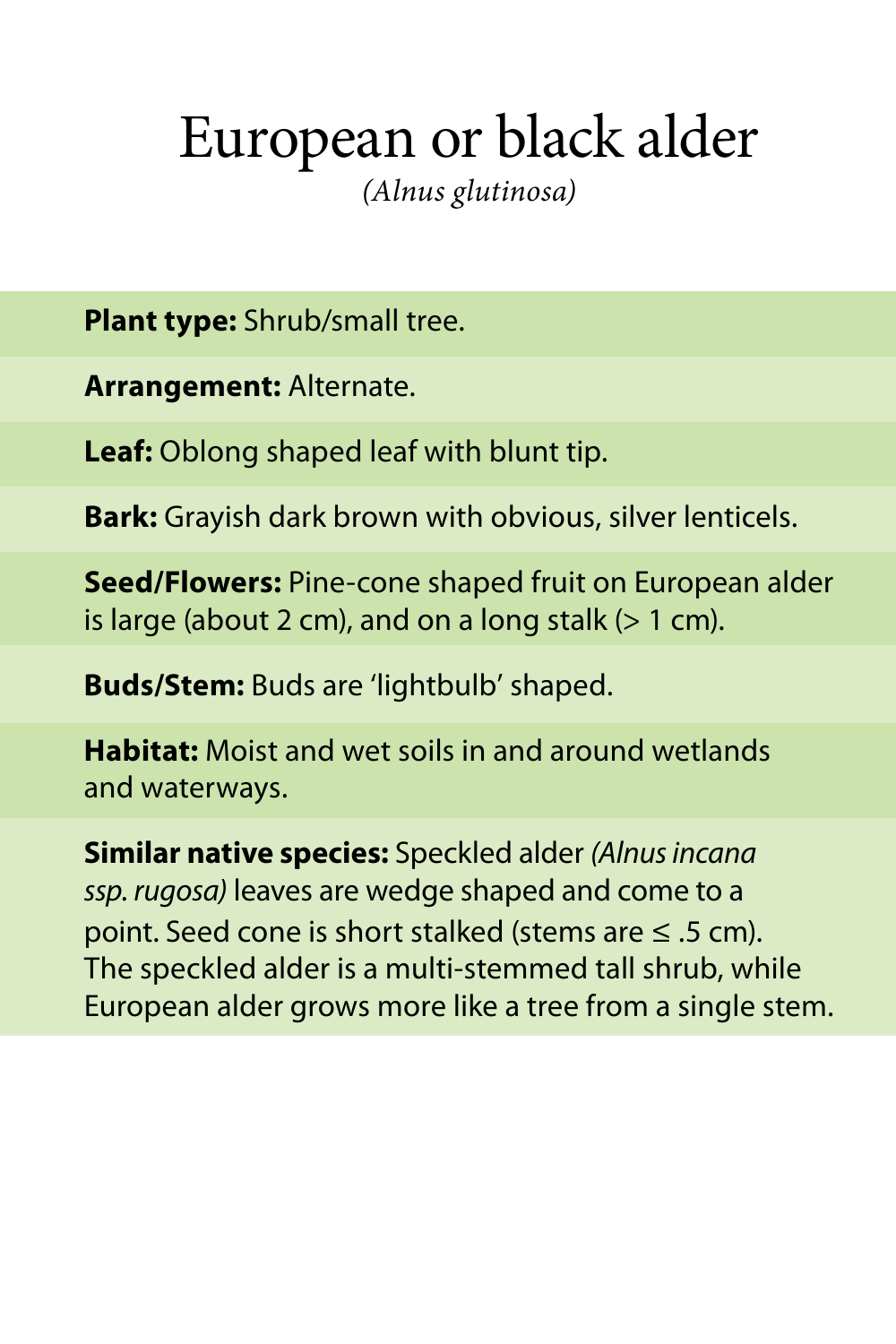



running strawberry and European spindletree

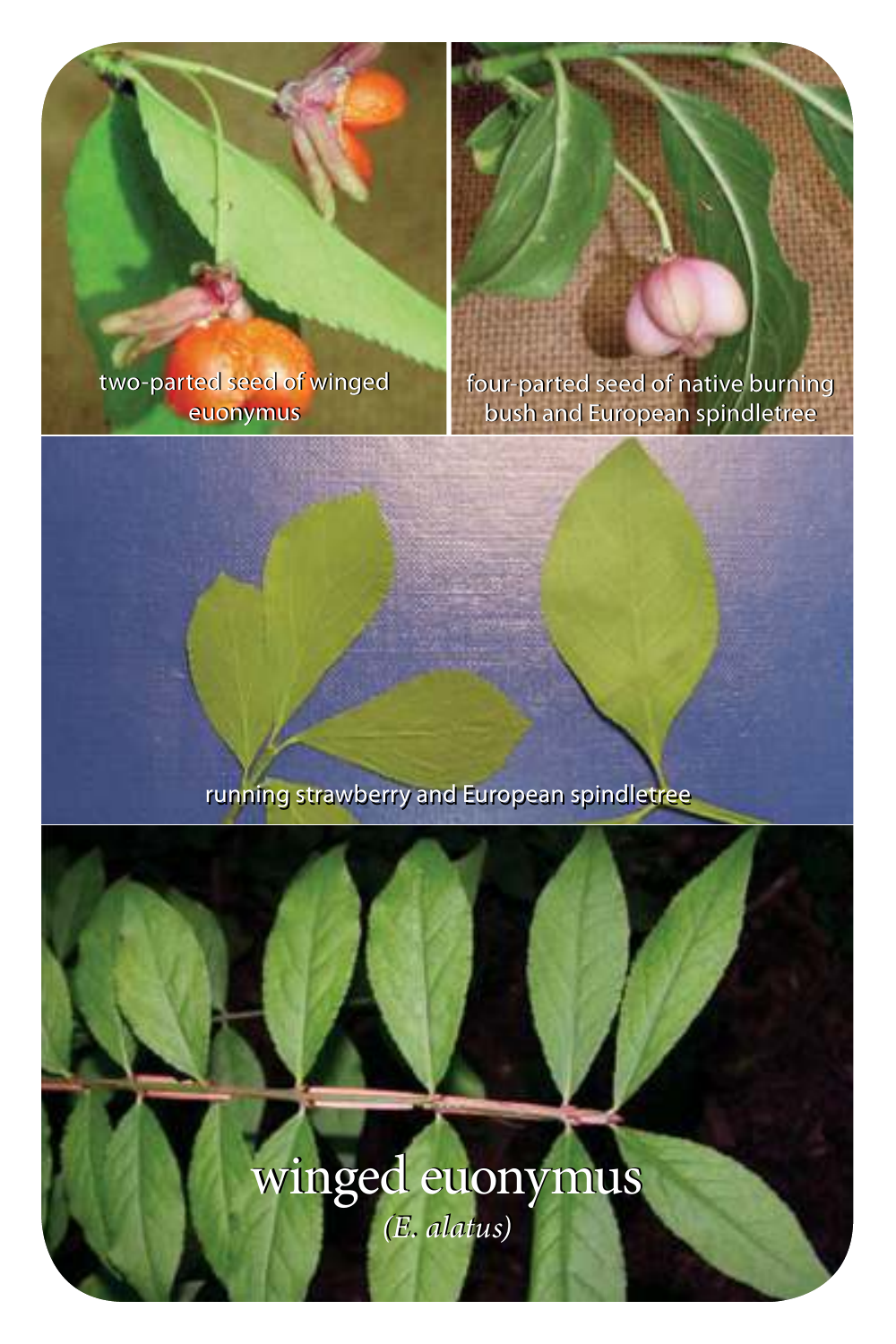### European spindletree & winged euonymus (Euonymus europaeus & E. alatus)

**Plant type:** Shrub/small tree.

**Arrangement:** Both species are opposite in their arrangement.

Leaf: Both species have a finely toothed, tear shaped leaf that is widest at the middle

**Bark:** Young bark smooth and green (E. europaeus) with prominent raised ridges on E. alatus stems. Rough texture and peeling bark when mature.

**Seed/Flowers:** European spindletree has a four-parted fruit with yellowish flowers in small clusters. Winged euonymus has a two parted fruit, with vellow/green flowers.

**Buds/Stem:** European spindletree stems are green and smooth, winged euonymus has prominent winged stems.

**Habitat:** Dry to fresh soils in successional areas and forests.

**Similar native species:** Native strawberry bush  $(E. obovatus)$  is a ground hugging vine; leaf wider at the tip not the middle. Native burning bush (E. Autopurpurea) is most often mistaken for European spindletree. It has a four-parted seed, but differs with dark purple flowers in large clusters in the spring.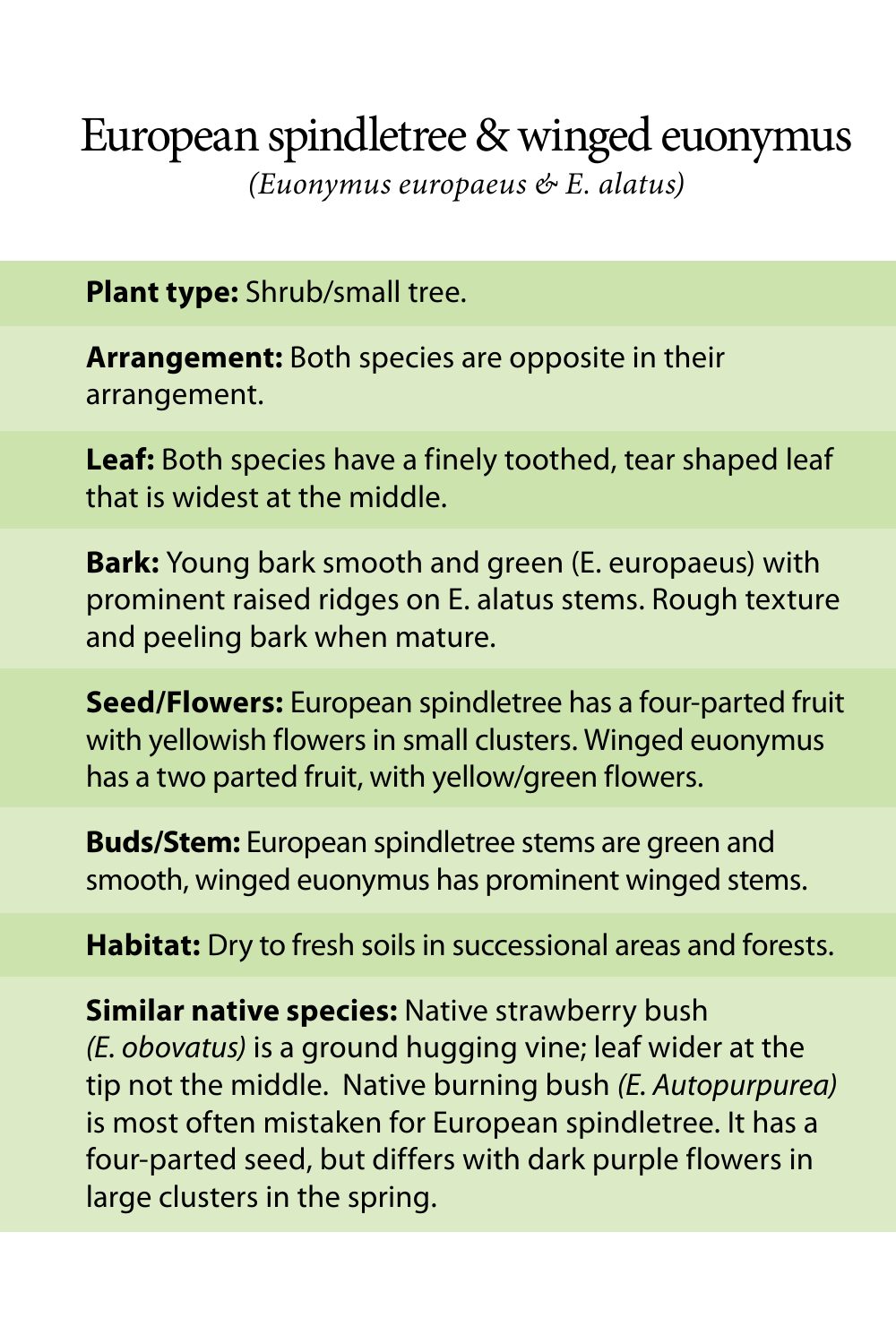

# non-native bush honeysuckles

(Lonicera spp.)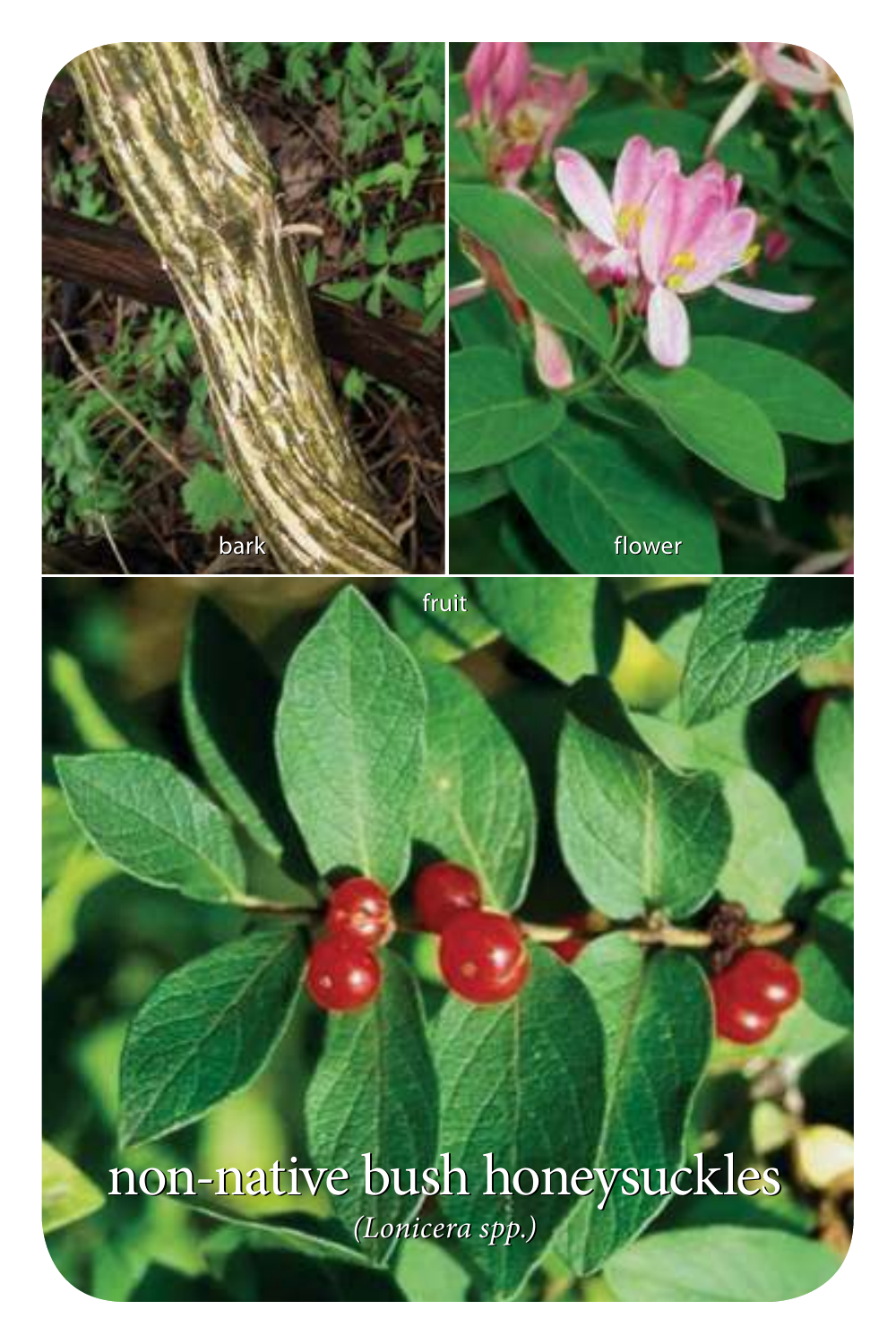## non-native bush honeysuckles

(Lonicera spp.)

**Plant type:** Shrub can be 1.5 m to 4 m tall.

**Arrangement:** Opposite.

Leaf: All species have leaves with smooth margins. Leaf can be hairy or smooth.

**Bark:** Generally papery.

**Seed/Flowers:** Showy flowers (various colours: white, pink, yellow, orange); fruit typically two bright red berries fused together.

**Buds/Stem:** Brittle stems. Growth form tends to be messy and tangled. Older stems are hollow.

**Habitat:** Various: dry to fresh soils in forest and successional areas.

**Similar native species:** Bush (Diervilla lonicera) is < 1 m in height, fly  $(L.$  canadensis) is  $< 1.5$  m in height, Glaucous  $(L. dioica)$  and hairy  $(L. hirsuta)$  honeysuckle are both vines. Older stems are solid. Difficult to identify these species. Consult an expert if uncertain.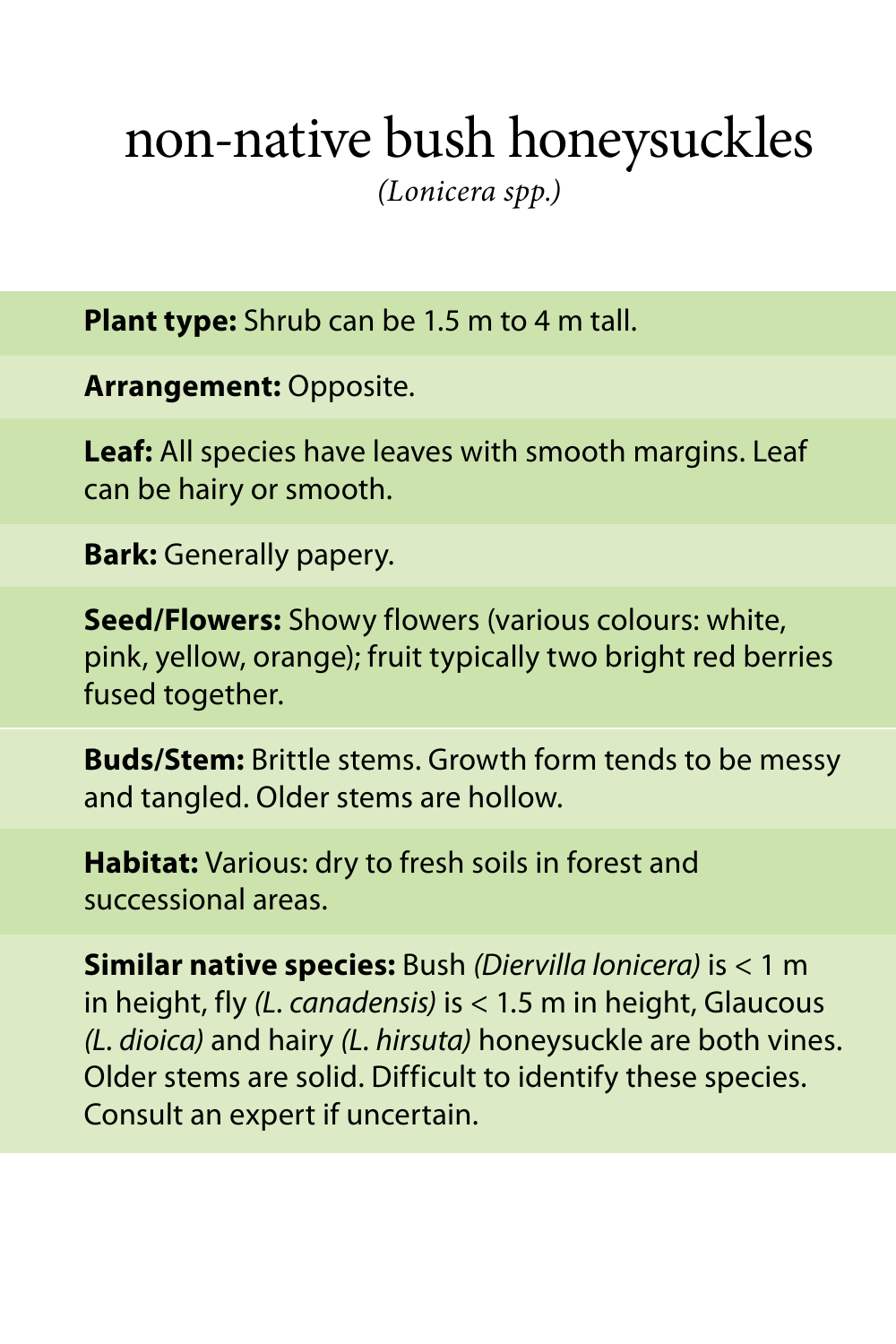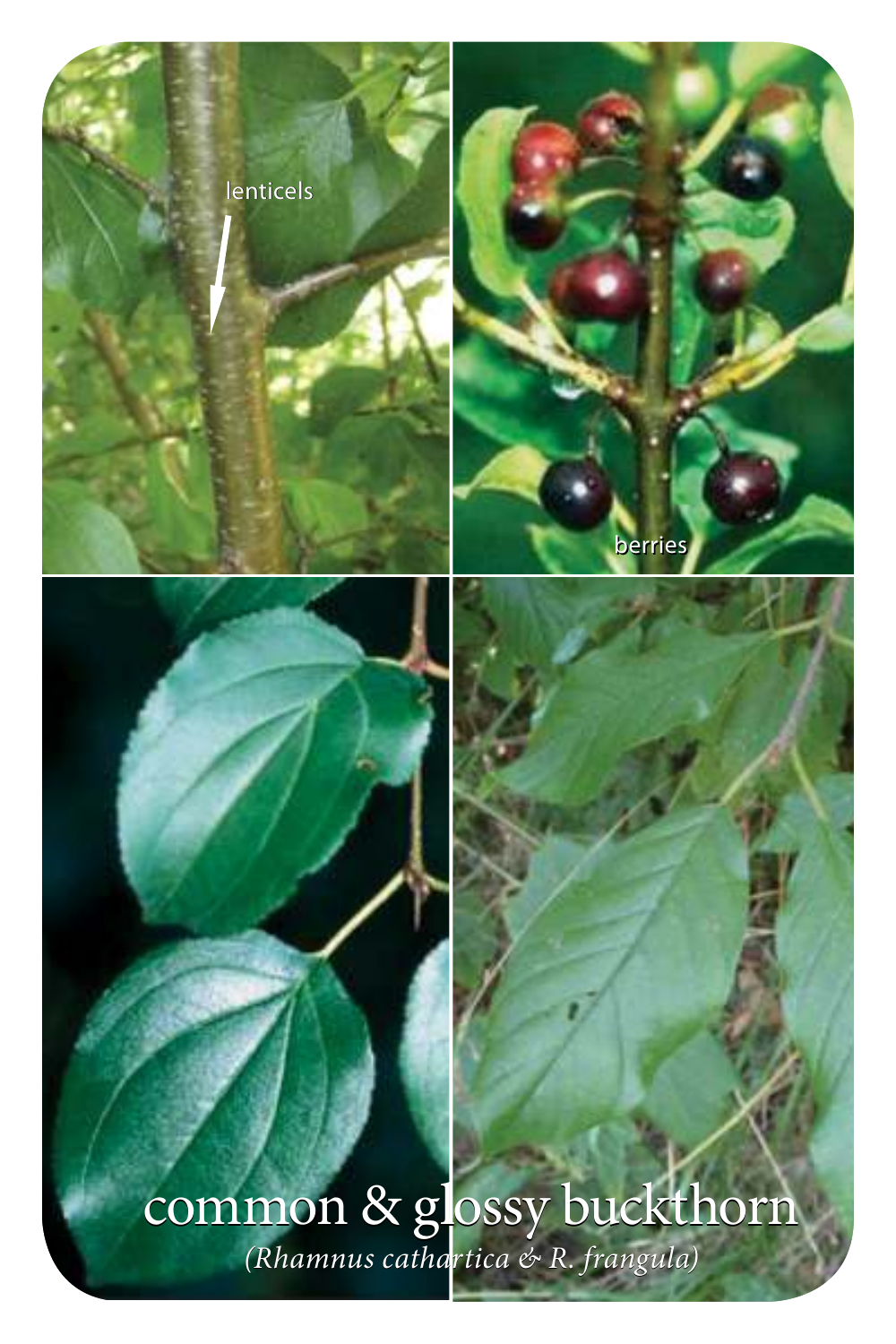## common & glossy buckthorn

(Rhamnus cathartica & R. frangula)

**Plant type:** Shrub/small tree.

**Arrangement:** Common buckthorn are sub-opposite (almost opposite). Glossy buckthorn are alternate.

Leaf: The common buckthorn leaf is egg shaped, edge of the leaf is "pebbled" (small rounded teeth). Veins converging toward leaf top. The glossy buckthorn leaf is more slender (tear drop shaped) and smooth margined.

**Bark:** Smooth, young bark with prominent raised patches or lenticels; rough texture and peeling bark when mature.

**Seed/Flowers:** Flowers are green-yellowish, small and inconspicuous. Green berries becoming purplish/black in late summer, berry  $> 1$  cm in diameter.

**Buds/Stem:** Common buckthorn has thorn-like tip on many twigs. Glossy buckthorn buds have no bud scales and lack thorny tips to twigs.

**Habitat:** Various - forest, thickets, meadows, dry to moist soils.

**Similar native species:** Native dogwoods, which lack the thorny "tip". Native dogwoods are truly opposite in arrangement of twigs; only alternate leaved (pagoda) dogwood has alternate branching.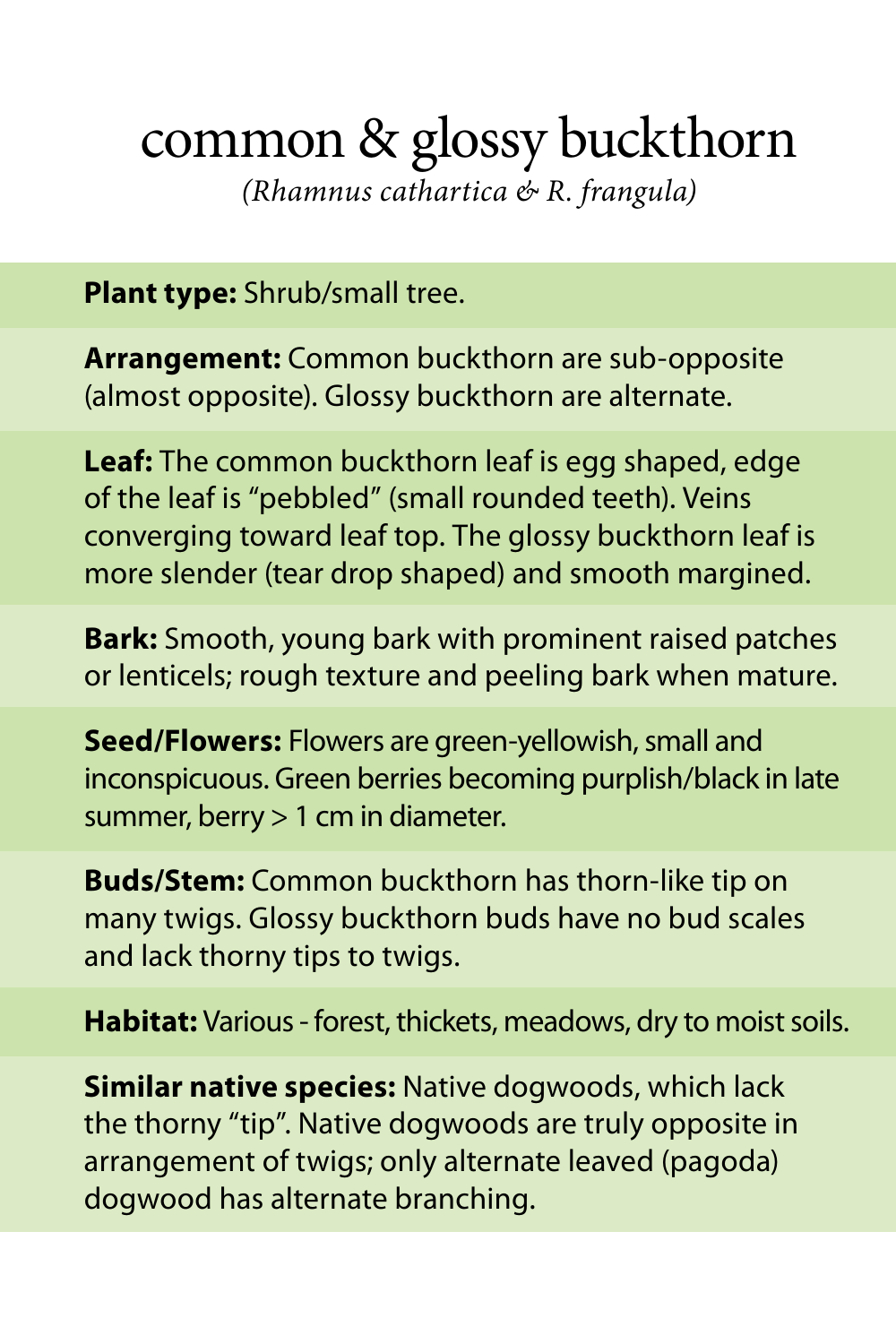

seed pods

### dog-strangling vine (Cynanchum rossicum & C. nigrum)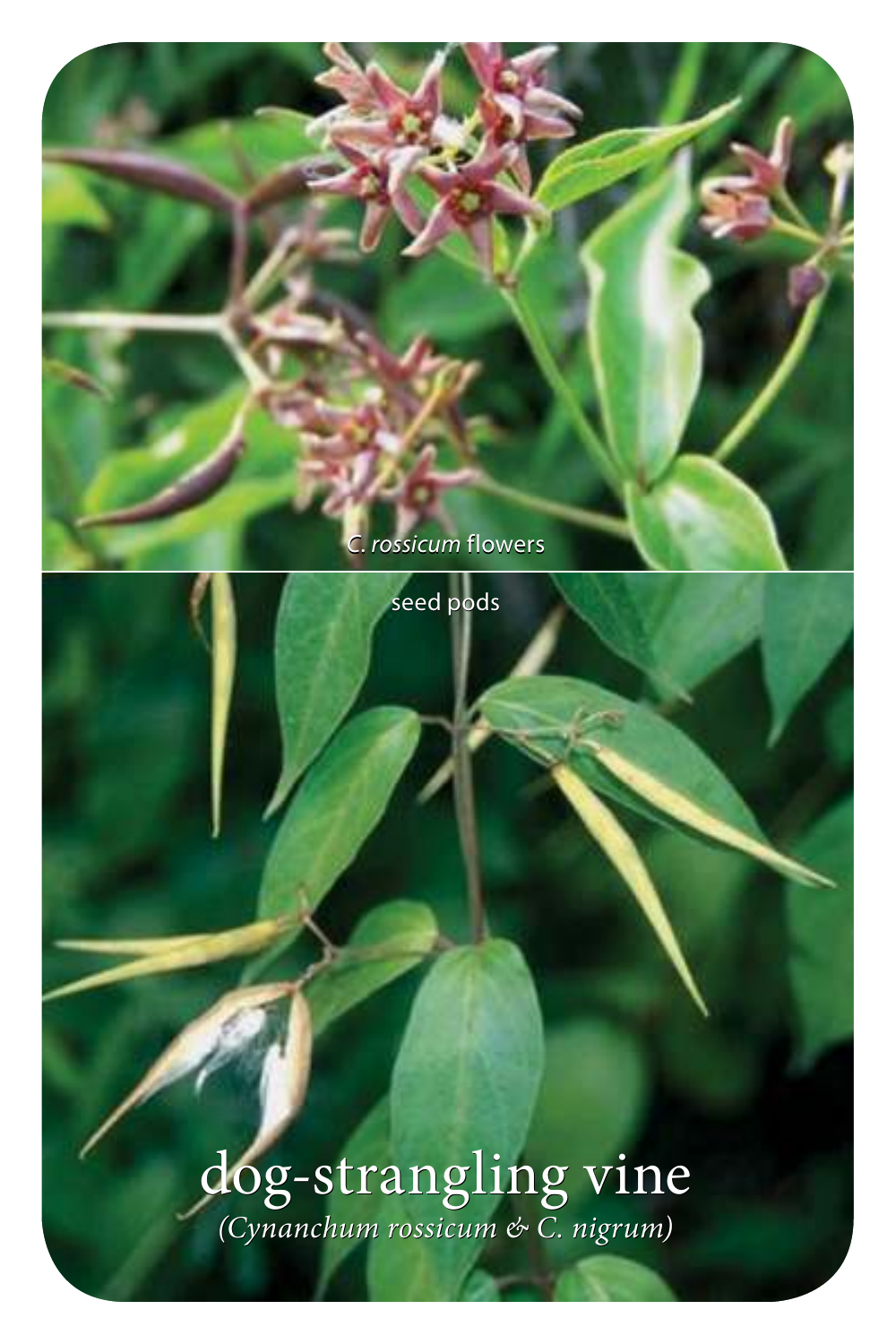### dog-strangling vine (Cynanchum rossicum & C. nigrum)

**Plant type:** Herb, twining vine.

**Arrangement:** Opposite.

Leaf: Lance shaped, smooth margin (edge).

**Bark:** n/a.

**Seed/Flowers:** Bean shaped seed pod with seeds attached to downy 'umbrellas'. Flowers - pink (C. rossicum) or purple (C. nigrum) with five petals.

**Buds/Stem:**  $n/a$ .

**Habitat:** Dry to moist soils; more dominant in meadows and woodland edges.

**Similar native species:** Swamp milkweed (Asclepias incarnata), is an upright plant, typically found in wetland habitats.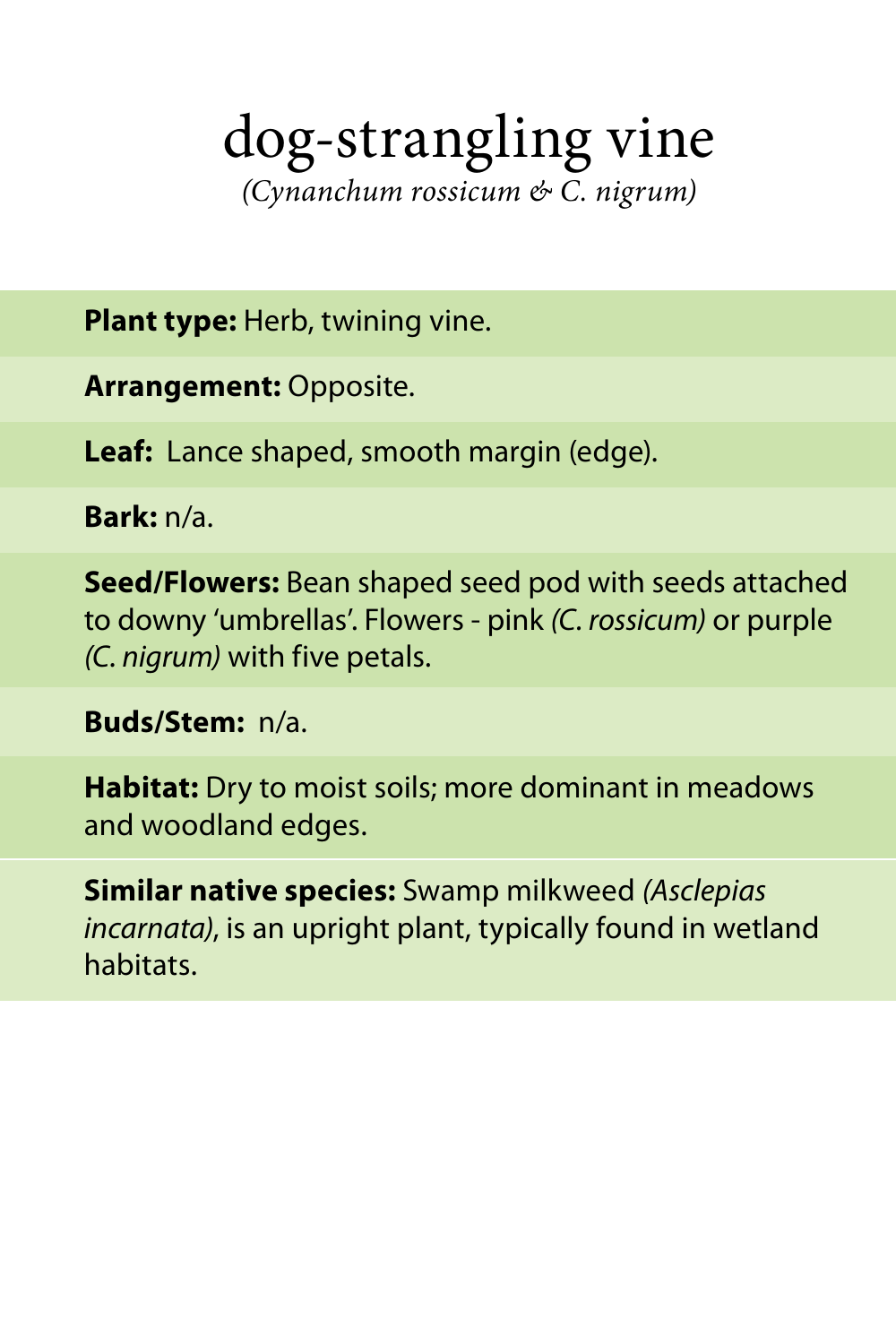young/first year growth second year growth & flowers

# garlic mustard

(Alliaria petiolata)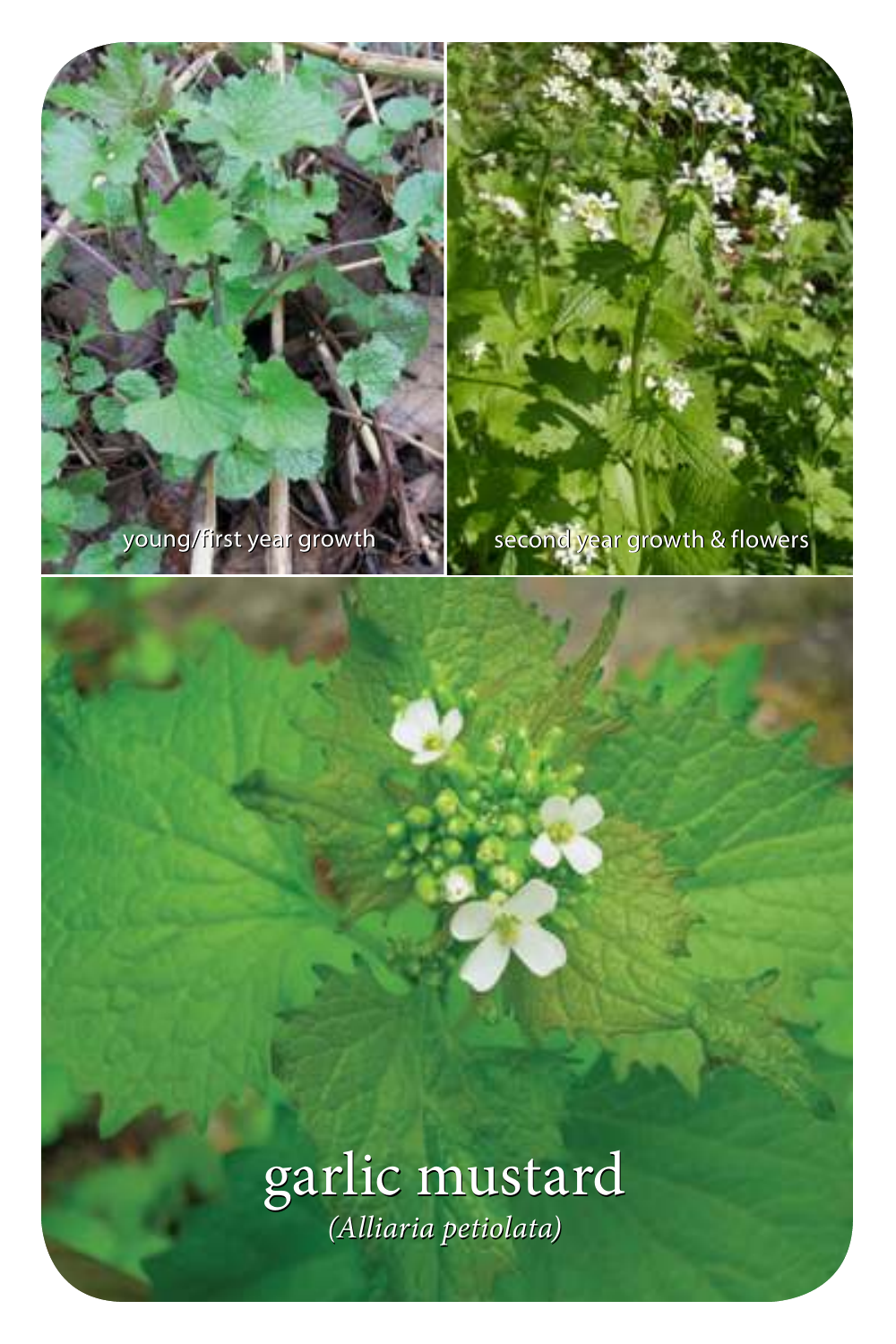# garlic mustard

(Alliaria petiolata)

**Plant type: Herb.** 

**Arrangement:** Alternate.

Leaf: Saw tooth like edge, elongated heart shape with prominent veins. Garlic/onion smell when crushed. Young (first year) leaves are kidney shaped.

**Bark:** n/a.

**Seed/Flowers:** Cluster of small white flowers with four petals. Small black  $< 1$  mm rounded seed found in elongated 'tube-like' seed pods (similar to a bean pod).

**Buds/Stem:** n/a.

**Habitat:** Various – dry to moist soils, in all habitat types, less often in meadows.

**Similar native species:**  $n/a$ .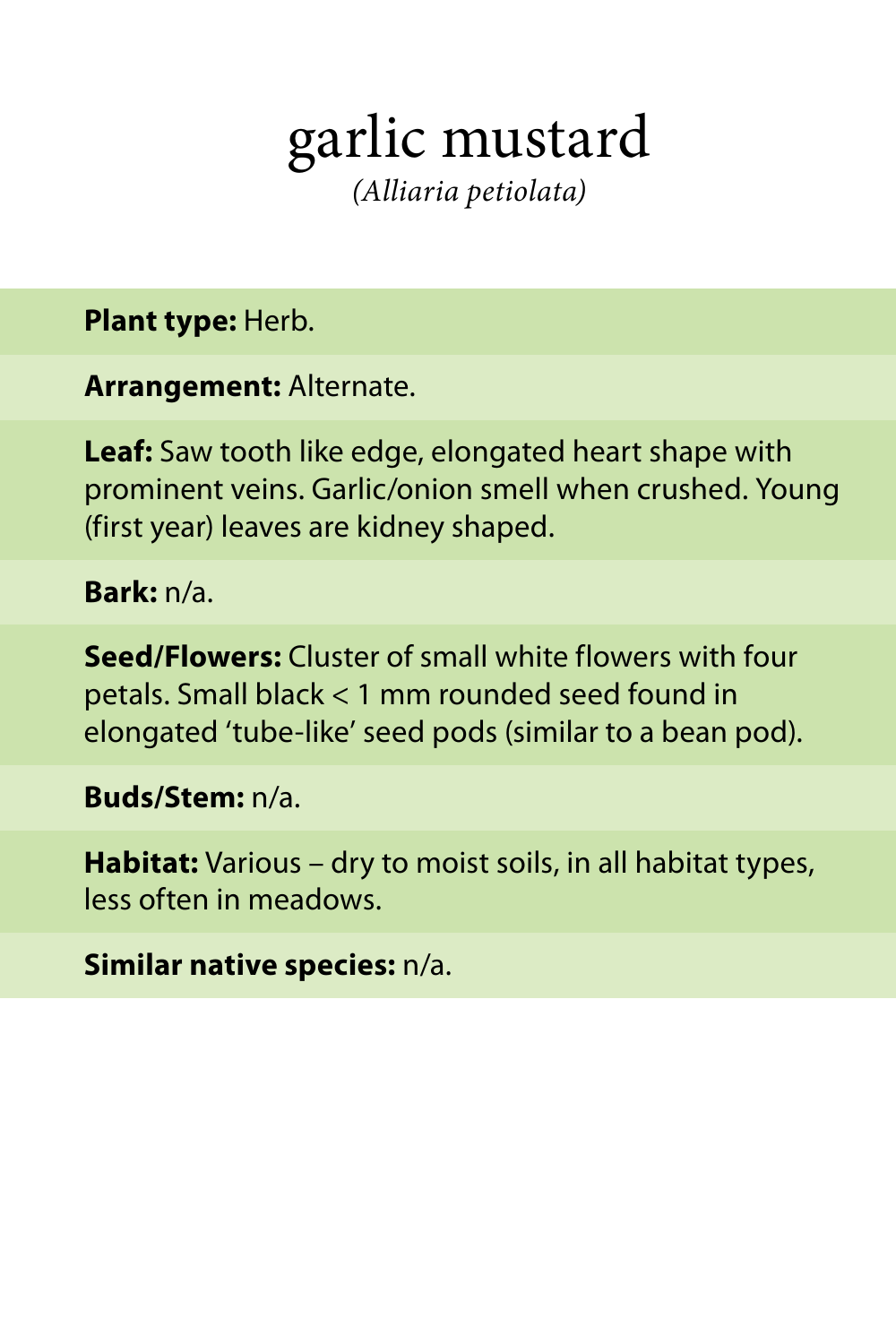stem with purple spots and the stem with purple spots and the system of the stem

# giant hogweed

Le 6

flower and leaves

(Heracleum mantegazzianum)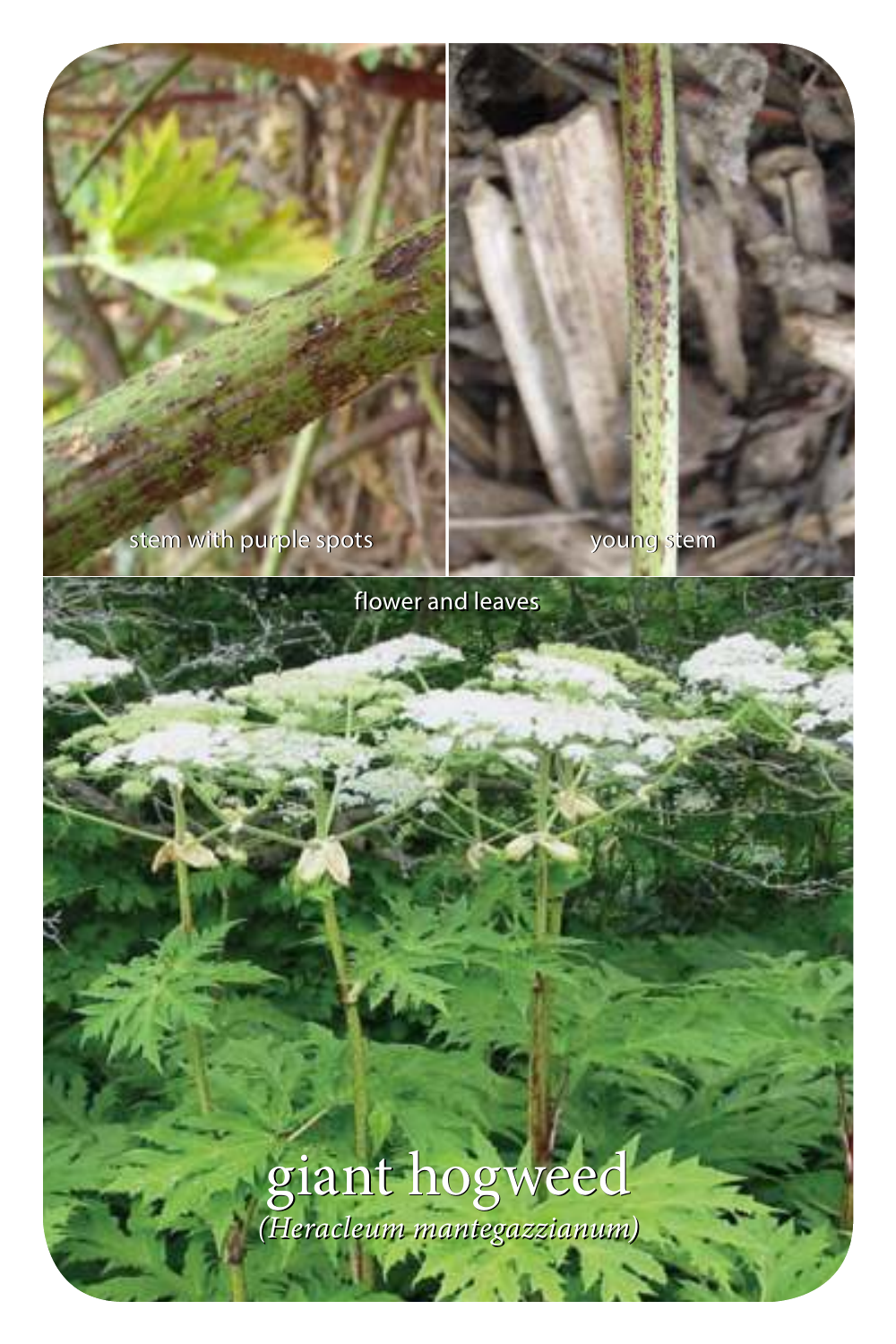### giant hogweed (Heracleum mantegazzianum)

**Plant type:** Herb. Mature plants can be over 3 m tall.

**Arrangement:** Alternate.

Leaf: Lobed leaf 1-2 m wide, lobes sharp-pointed.

**Bark:** n/a.

**Seed/Flowers:** Small, white flowers in a large umbrellashaped cluster, .75 m wide.

**Buds/Stem:** Hairy stem with purple spots.

**Habitat:** Fresh to wet soils in forests, swamps, meadows, marshes.

**Similar native species:** Cow parsnip (Heracleum maximum) – has smaller flowers, no purple spots on stems. Angelica (Angelica atropurpurea) has a rounded-topped flower cluster and leaves divided into many leaflets and the stem is hairless.

Do not touch this plant because it is poisonous. If you do, wash your skin immediately in cool soapy water and do not expose the area to sunlight.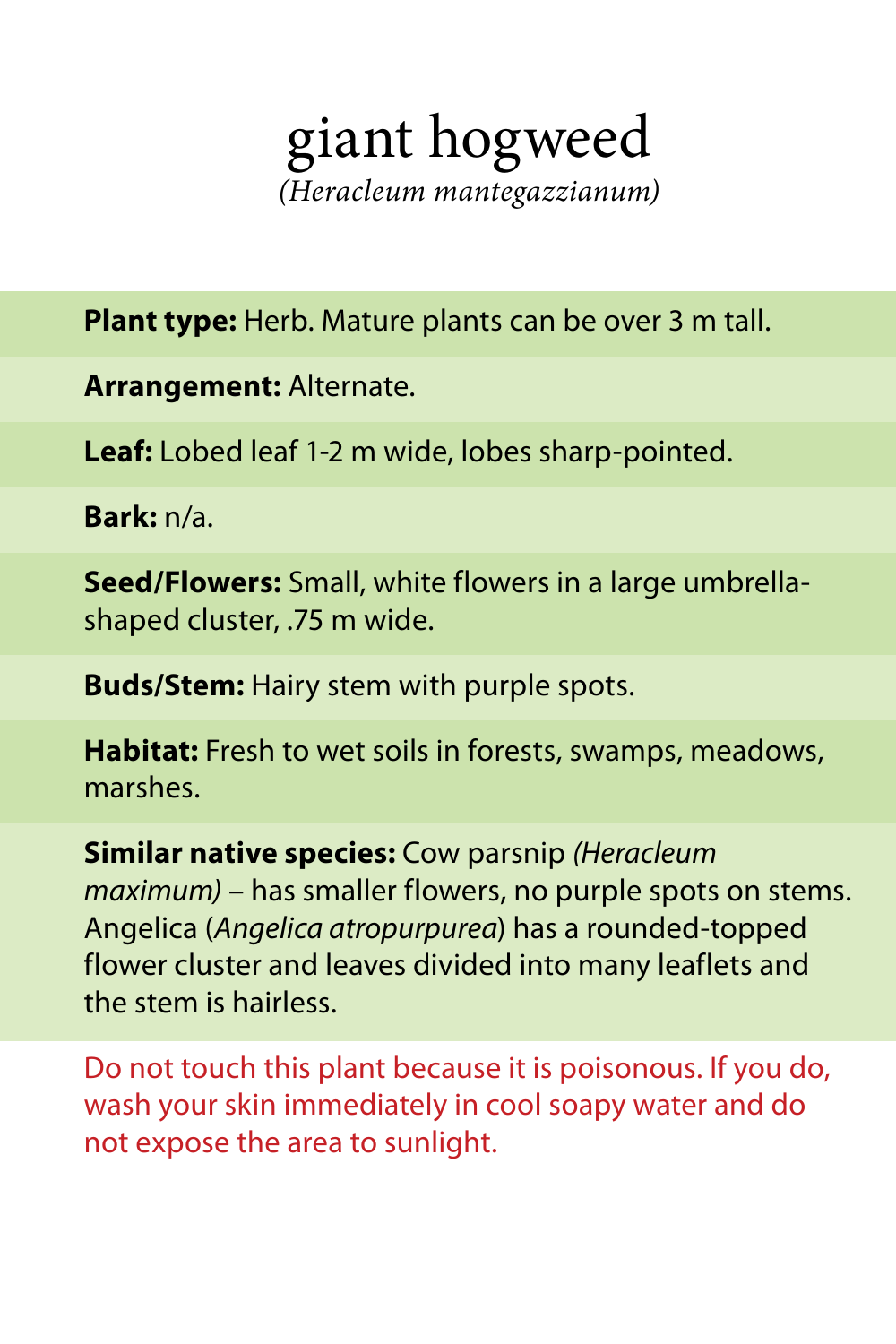native jewelweed flower and stem | Himalayan balsam flower and stem

flower

### Himalayan balsam (Impatiens glandulifera)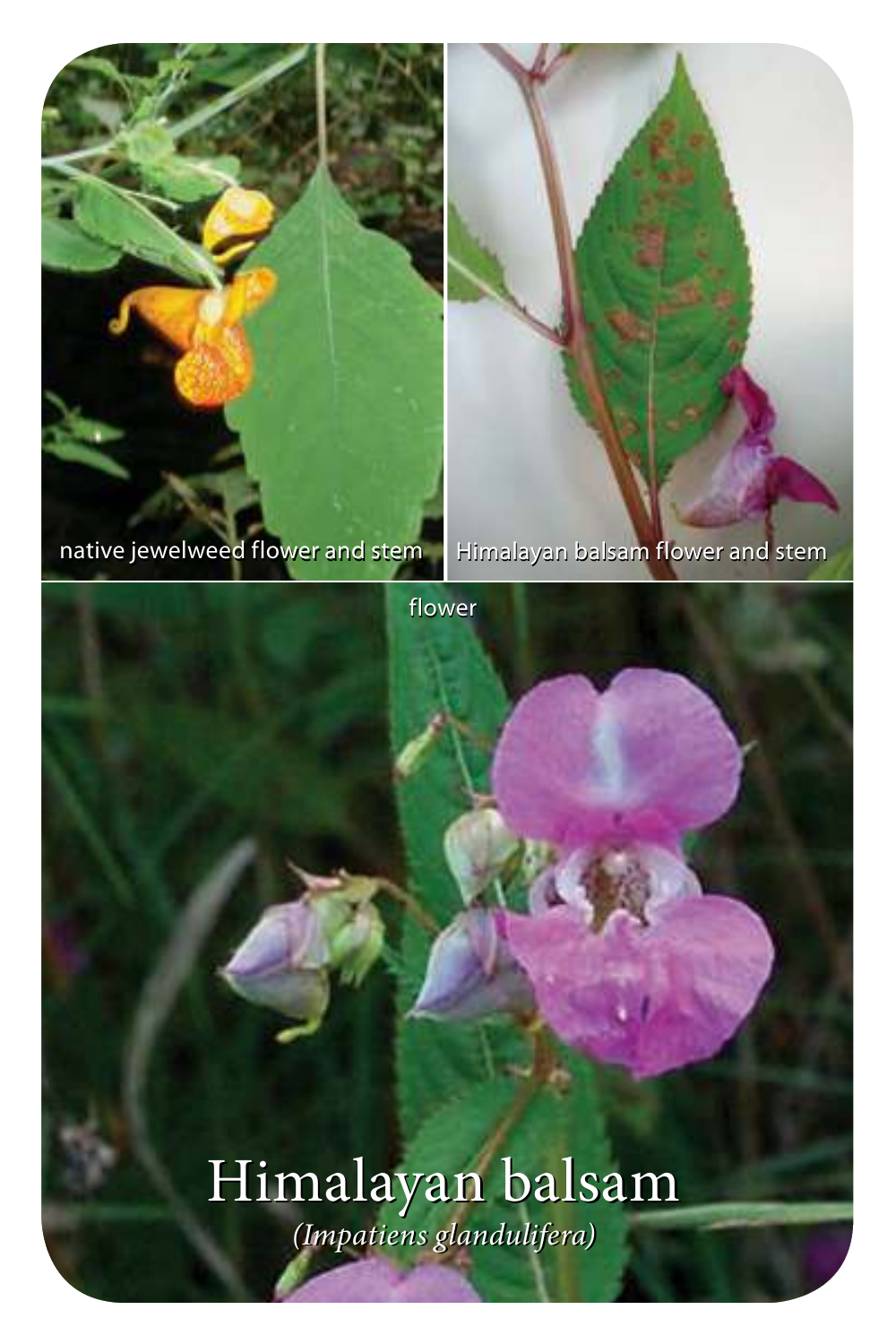# Himalayan balsam

(Impatiens glandulifera)

**Plant Type:** Herb, 1 - 3 m in height.

**Arrangement:** Alternate.

Leaf: Lance shaped leaf with sharply toothed edges.

**Bark:** n/a.

**Seed/Flowers:** Flowers- pink, large and showy.

**Buds/Stem:** Fleshy reddish stem.

**Habitat:** Wet and moist soils in wetlands and floodplains.

**Similar native species:** Touch-me-nots or jewelweeds (Impatiens capensis) - have orange or yellow flowers. Leaf more oblong shaped and coarsely toothed.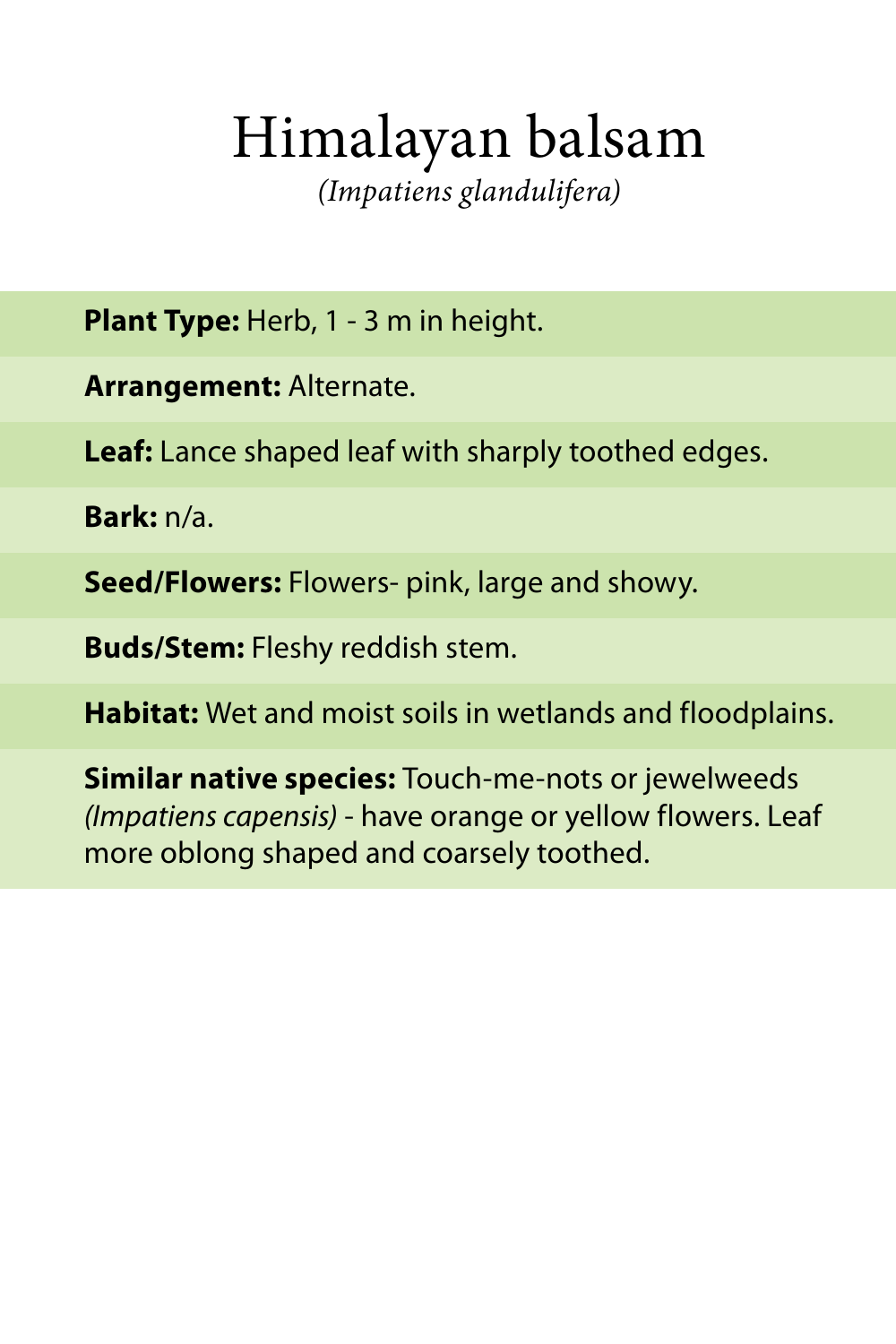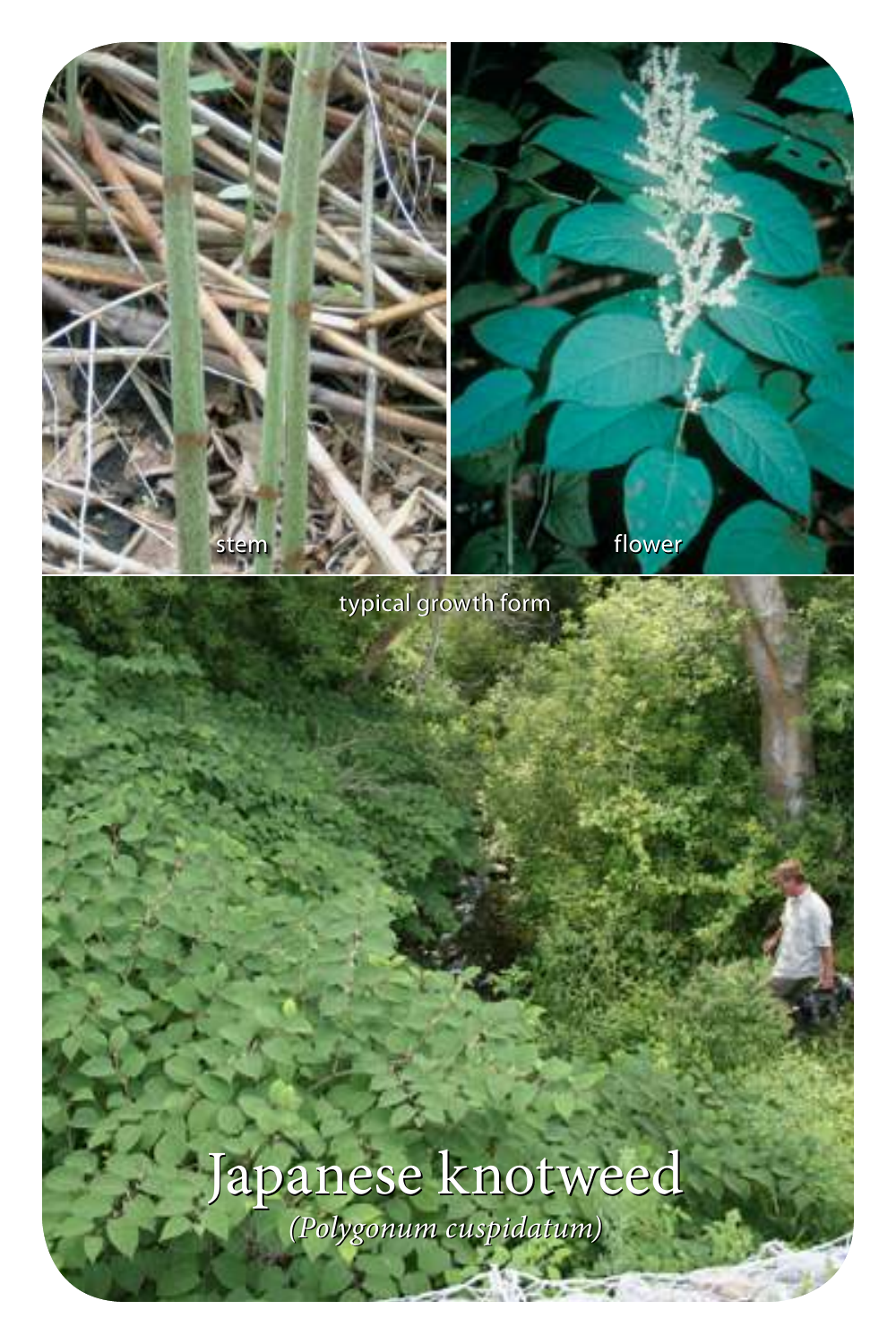## Japanese knotweed

(Polygonum cuspidatum)

**Plant Type:** Herb, 2 - 4 m in height.

**Arrangement:** Alternate.

Leaf: Tear drop shaped, sharp pointed, dark green, flattened at base.

**Bark:** n/a.

**Seed/Flowers:** Flowering stalk of many small greenishwhite flowers.

**Buds/Stem:** Large plant with a 'bamboo-like' stem. Stem light green maturing to tan colour.

Habitat: Moist to wet soils found in wetlands, watercourses and roadside ditches.

**Similar native species:** none.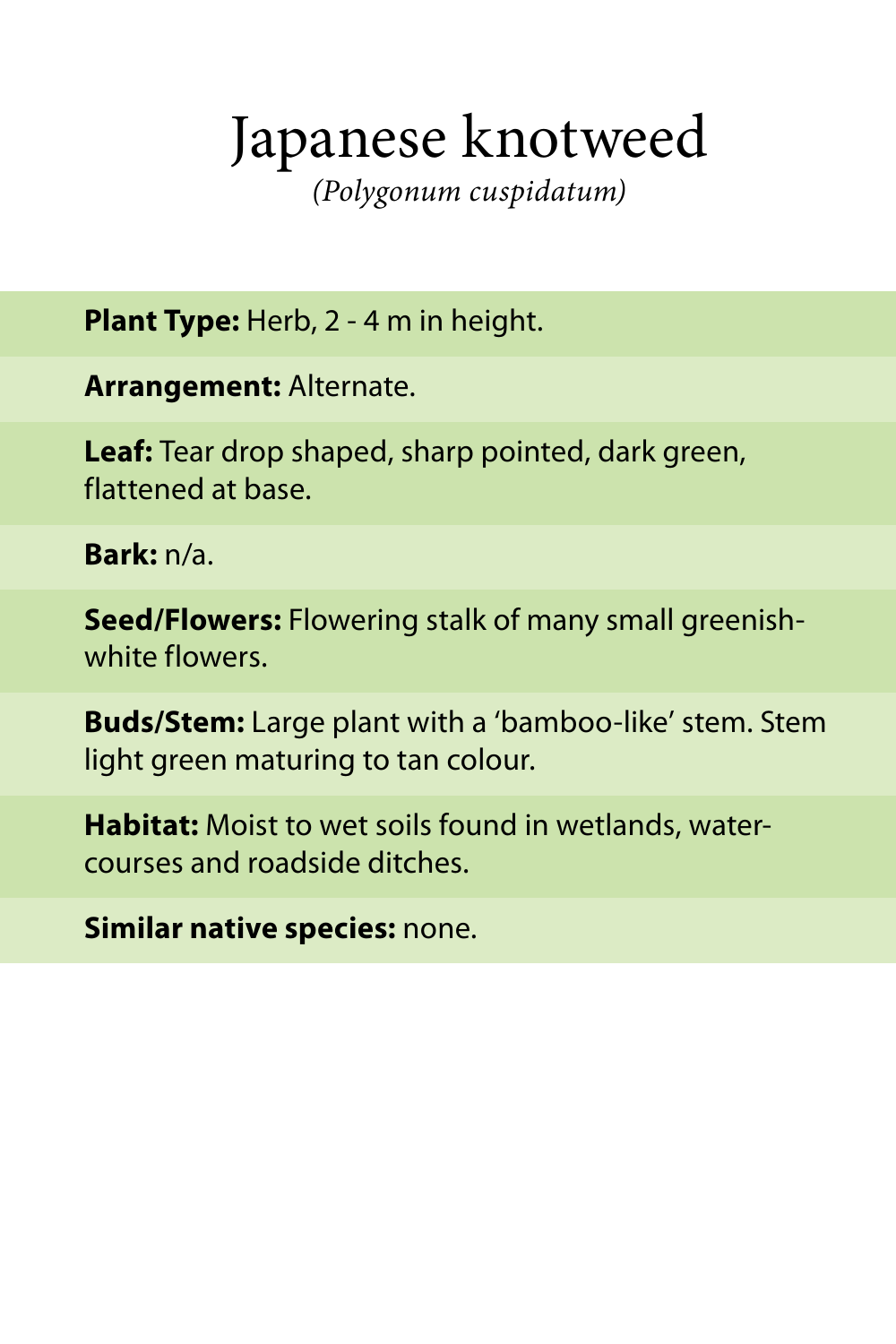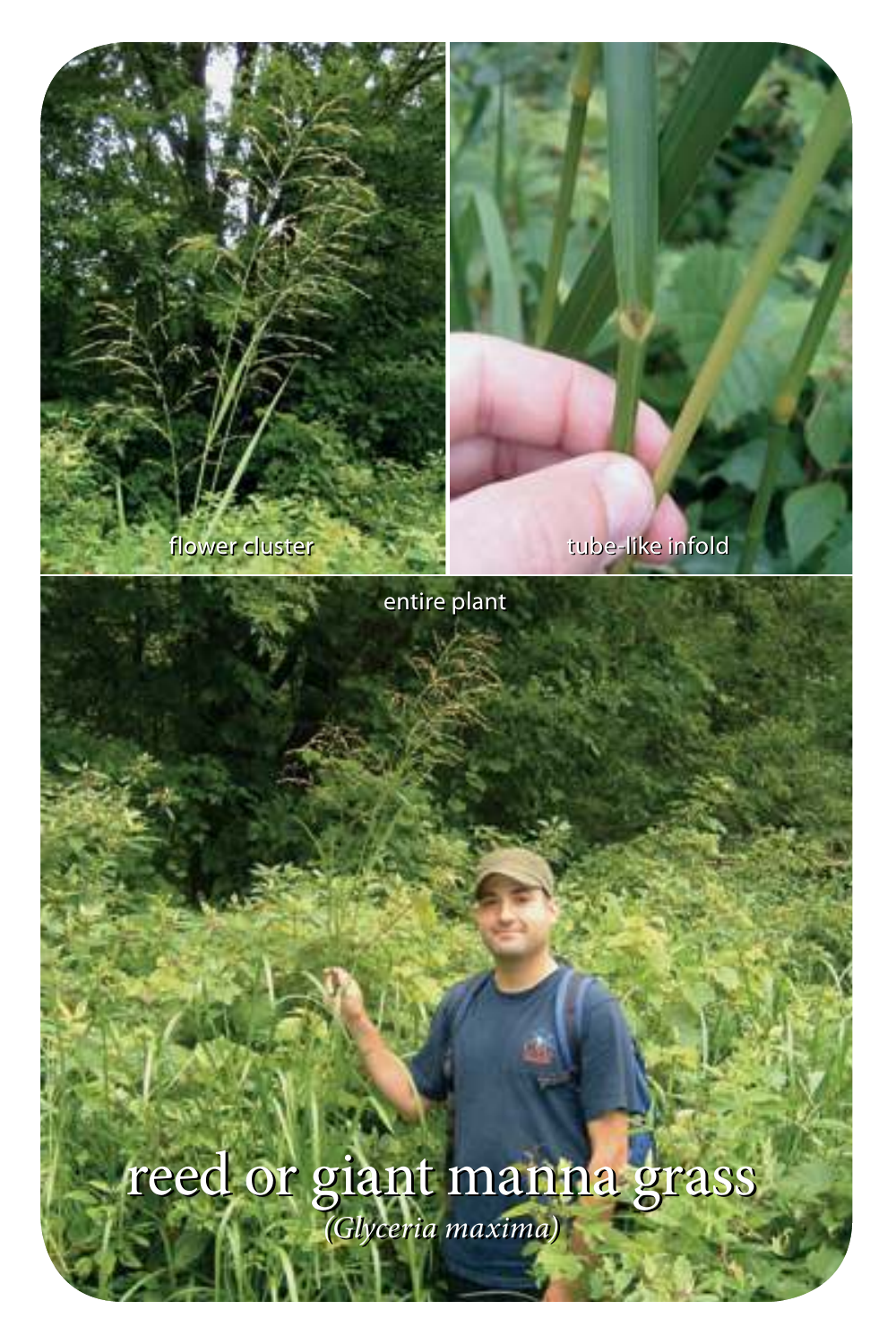# reed or giant manna grass

(Glyceria maxima)

**Plant type:** Grass. Mature plants grow over 1.5 m.

**Arrangement:** Alternate.

**Leaf:** Stem sheaths near the base are slightly rough. Ligule when pulled from stem is infolded (tube-like). Base reddish in spring, but fading as season progresses. Red/purple tinge often still detectable on outer sheath at base of stem in late season. Stems are robust; fleshy and thick. In cross section they are somewhat flattened or oval in shape.

**Bark:** n/a.

**Seed/Flowers:** Upright with a cascading broom like 'flower' head. 

**Buds/Stem:**  $n/a$ .

**Habitat:** Moist to fresh soils in open wetlands and edges of riverhank

**Similar native species:** The native species of manna grass (Glyceria sp.), including tall northern, eastern and rattlesnake grass, have smooth stem sheaths and flowering heads tend to bend over and not stand upright. Rarely do these native species exceed 1.5 m in height.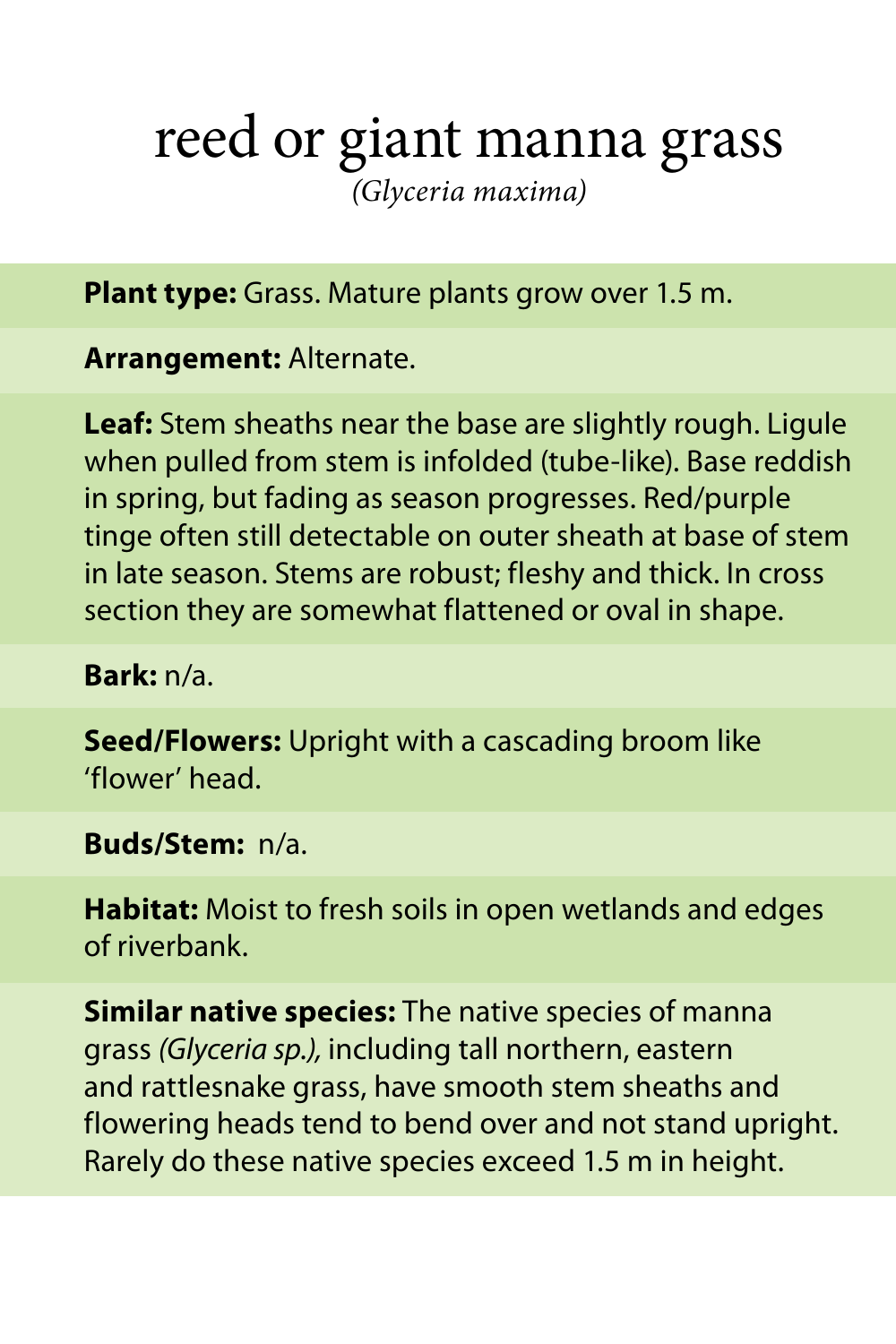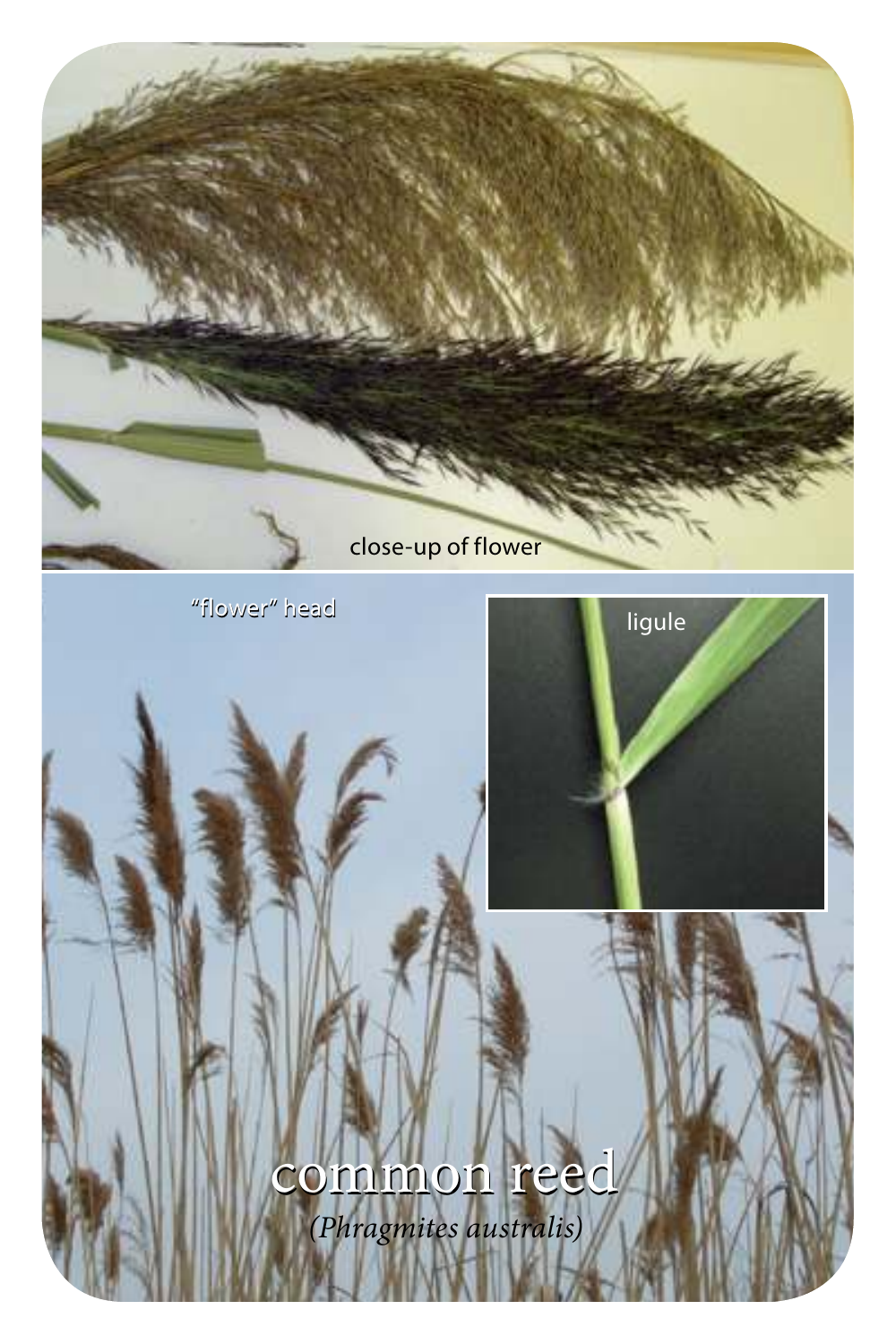## common reed

(Phragmites australis)

**Plant type: Grass.** 

**Arrangement:** Alternate.

**Leaf:** Broad leaf > 1 cm wide.

**Bark:** n/a.

**Seed/Flowers:** Dense cascading 'broom-like' flower head. 'Cottony' in appearance when mature.

**Buds/Stem:** Stems rough and ridged, ligule a densely hairy band. Hairy band less conspicuous later in season. Mature plants  $> 3$  m tall.

**Habitat:** Moist to wet soils. Found in wetlands, watercourses and road side ditches.

**Similar native species:** Species of manna grass (Glyceria sp.) including tall northern, eastern and rattlesnake grass. A native common reed exists but has a smooth stem and the liqule is not hairy. It is also quite rare.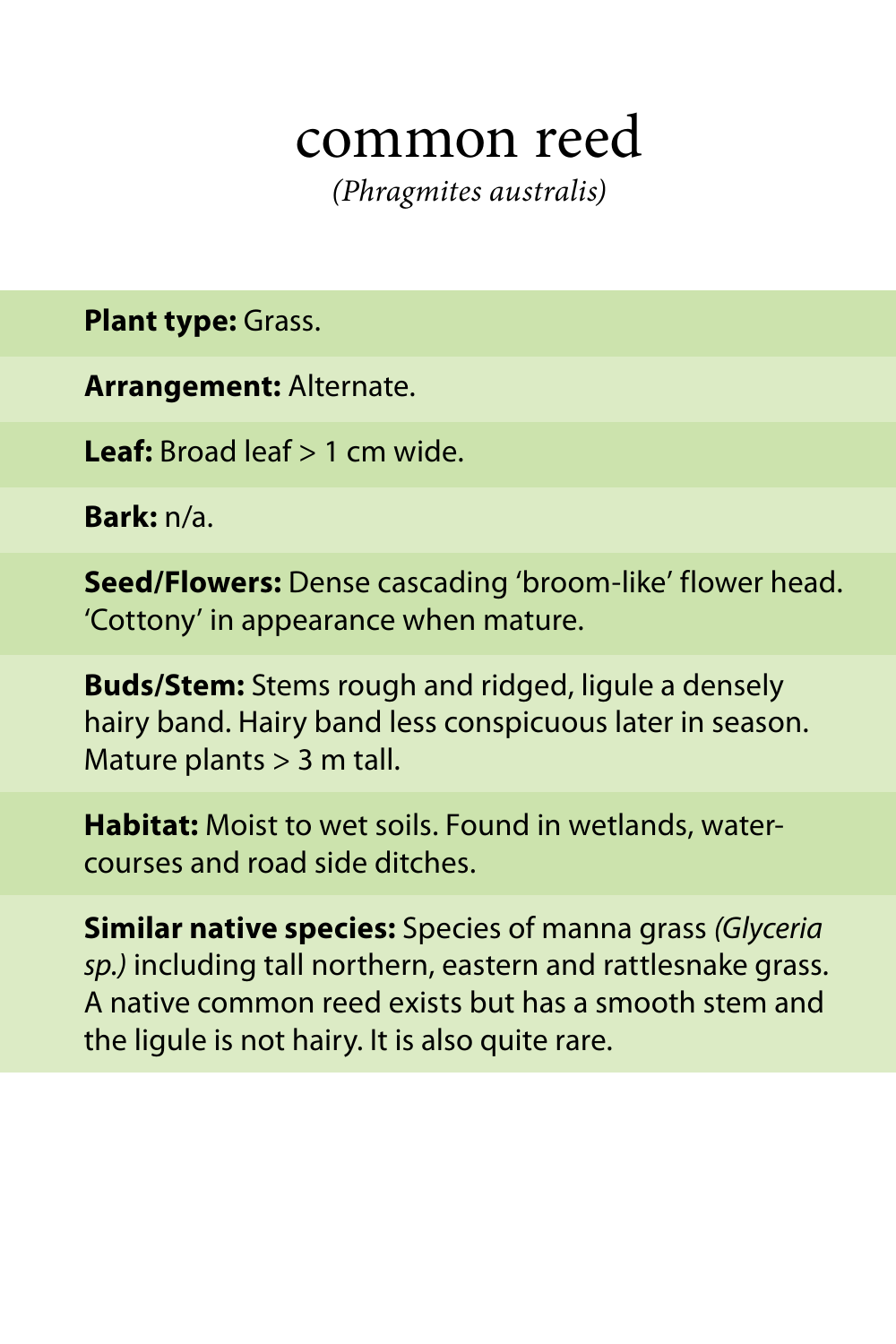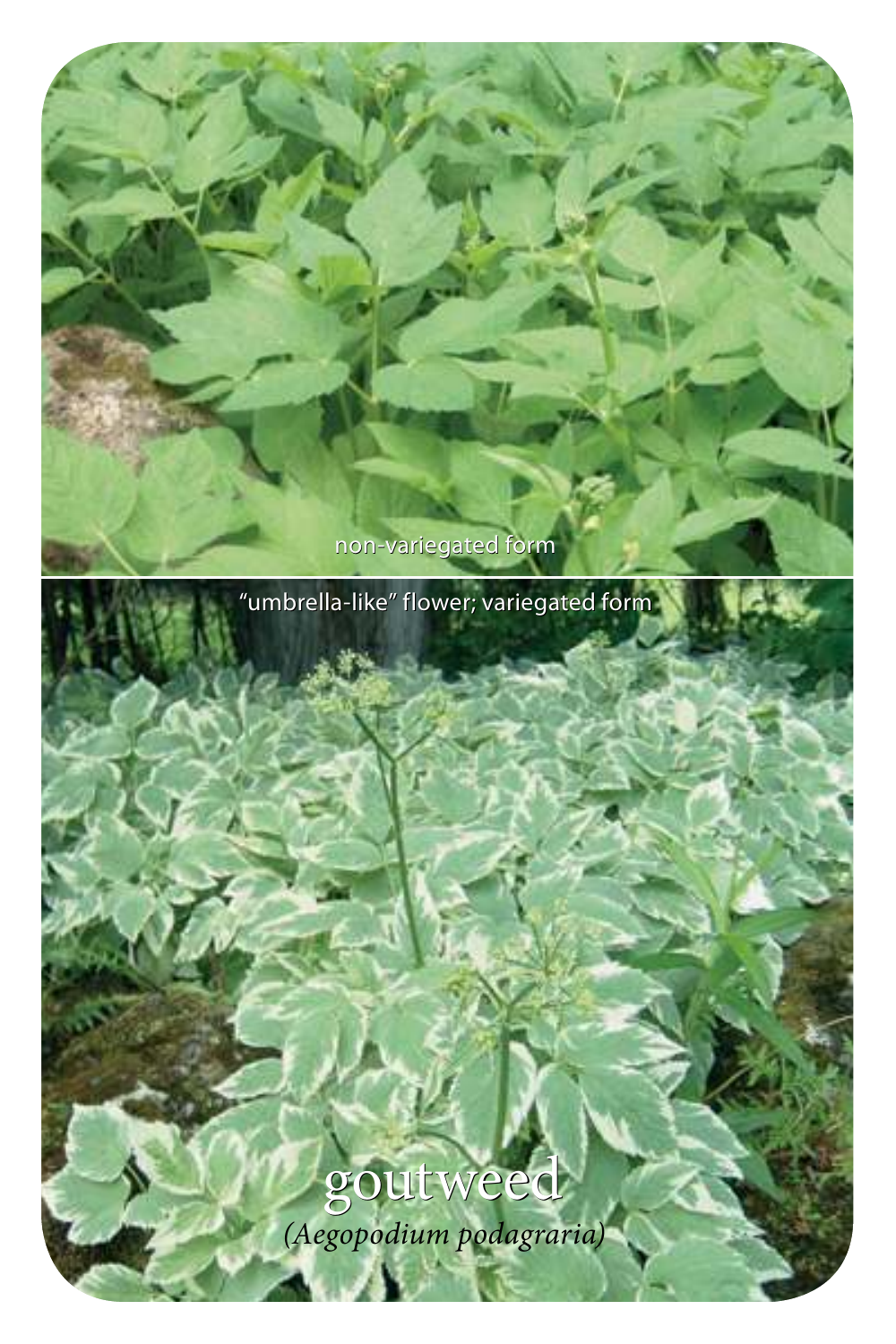## goutweed (Aegopodium podagraria)

### **Plant type: Herb.**

**Arrangement:** Alternate.

Leaf: Compound leaf with serrated edges, can be non-variegated or variegated green and white.

### **Bark:** n/a.

**Seed/Flowers:** Flat topped 'umbrella like' flower head with many small white flowers.

### **Buds/Stem:** n/a.

**Habitat:** Various – dry to fresh soils in forest and successional areas. An escapee from residential gardens.

**Similar native species:** Water hemlock (Cicuta maculata) – found in wet areas. Angelica (Angelica atropurpurea) has similar compound leaves but grows up to 2 m tall. Golden alexanders (Zizia aurea) is a rare native plant found in flood plains with similar but more slender leaves and yellow flowers in May to June.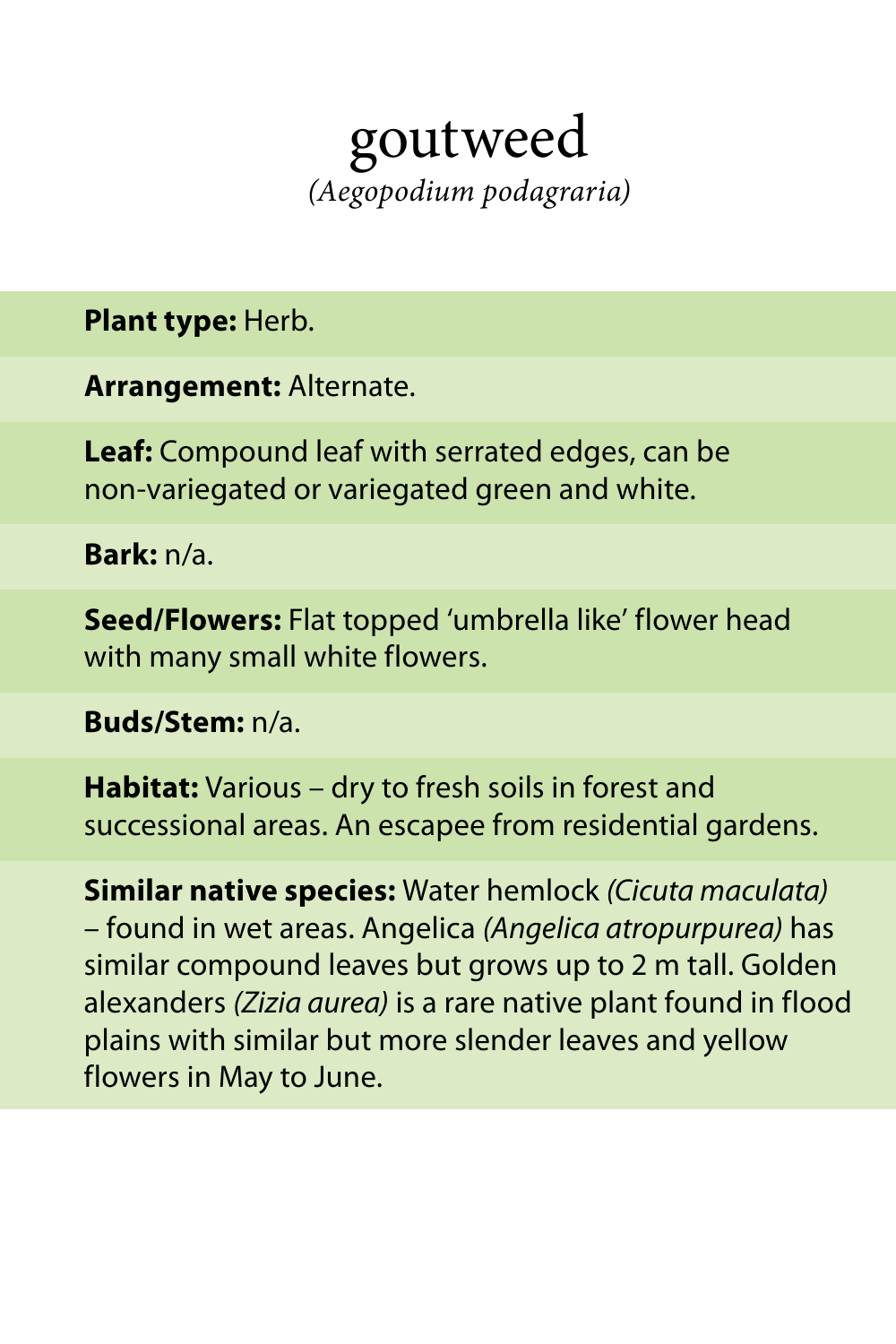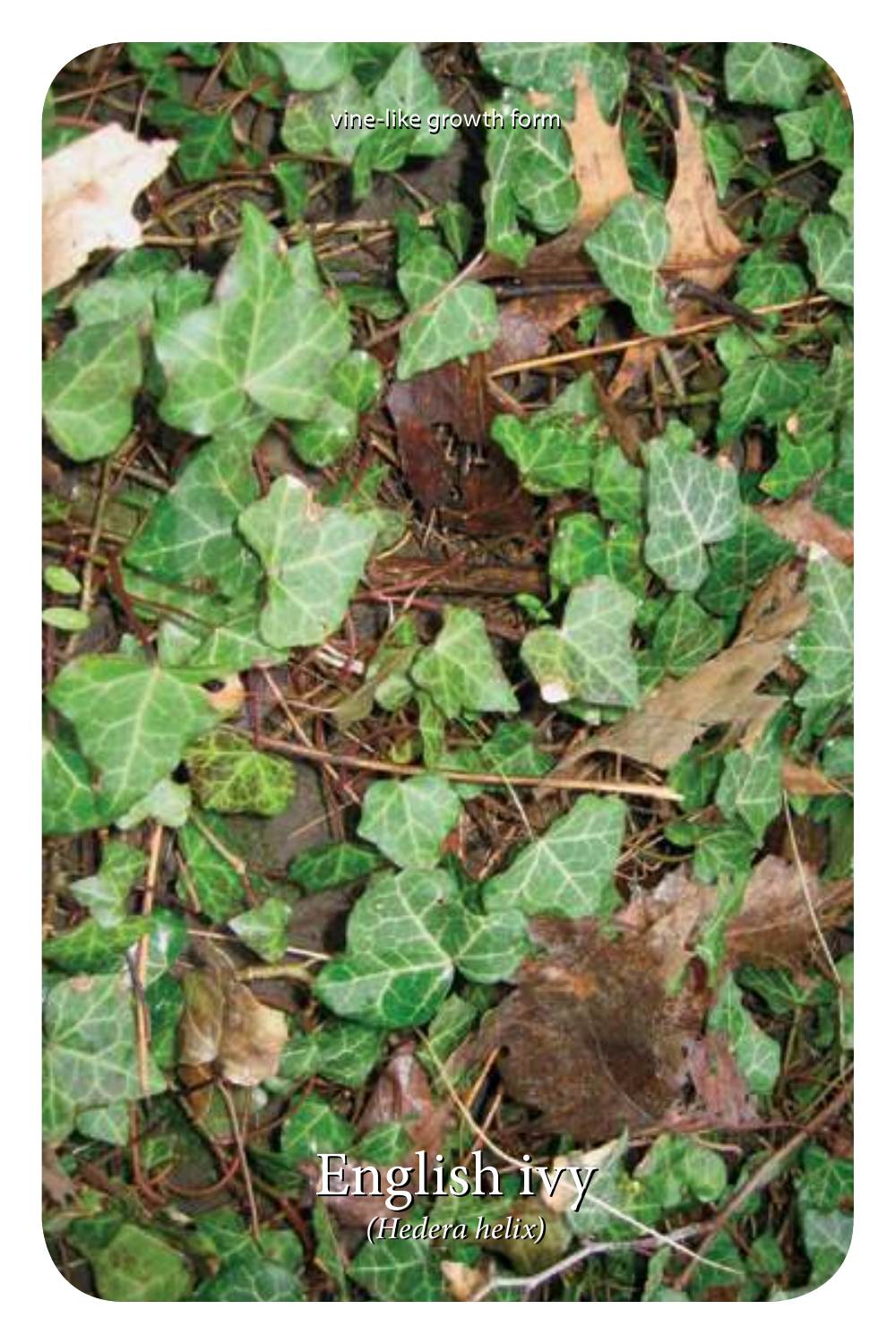

**Plant Type: Herb/Vine.** 

**Arrangement:** Alternate.

Leaf: Three-lobed evergreen leaf with light coloured veins.

**Bark:** n/a.

**Buds/Stem:** Grows as ground cover and vine.

**Habitat:** A variety of soils from dry to fresh in successional and forested habitats. An escapee from residential gardens.

**Similar native species:** none.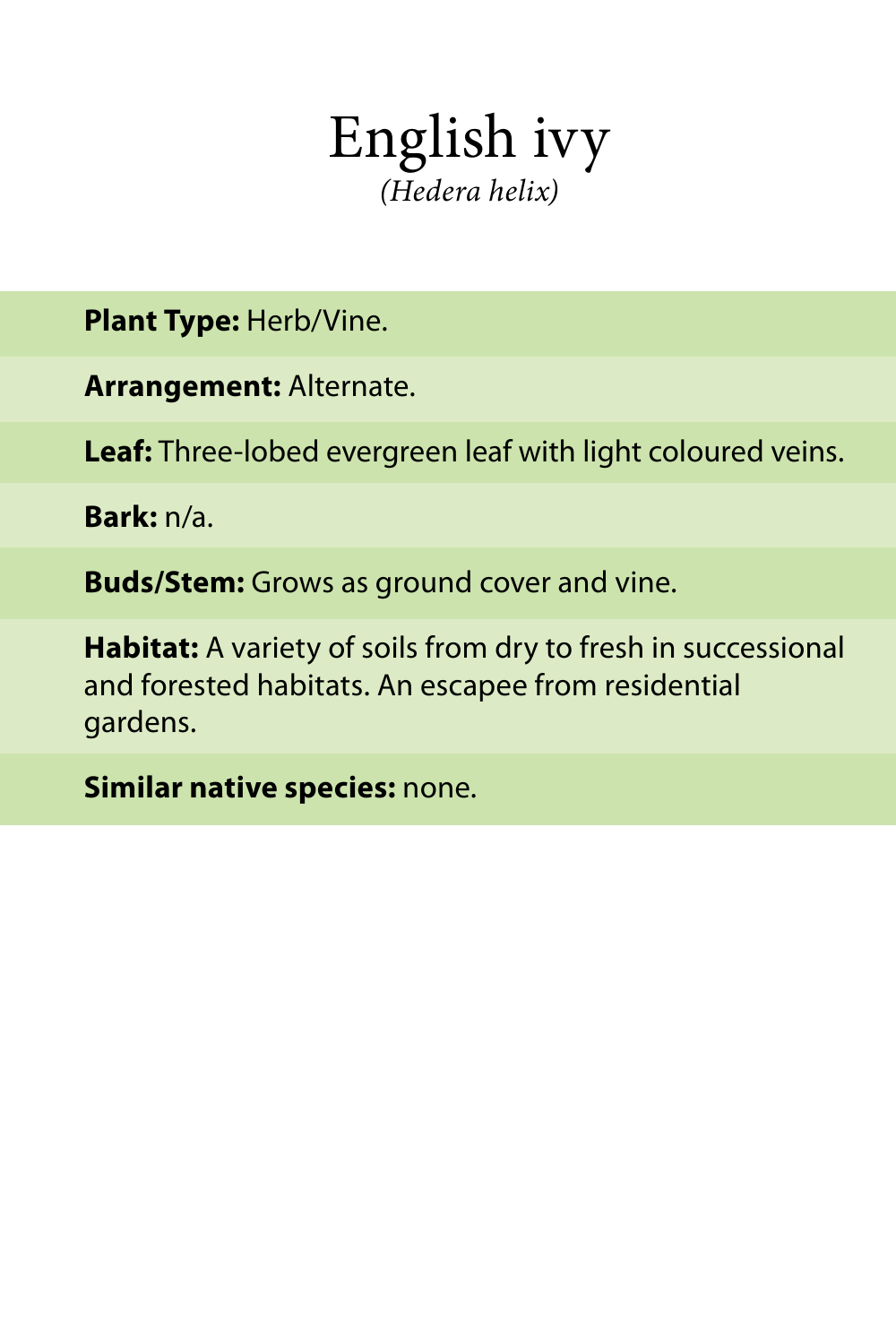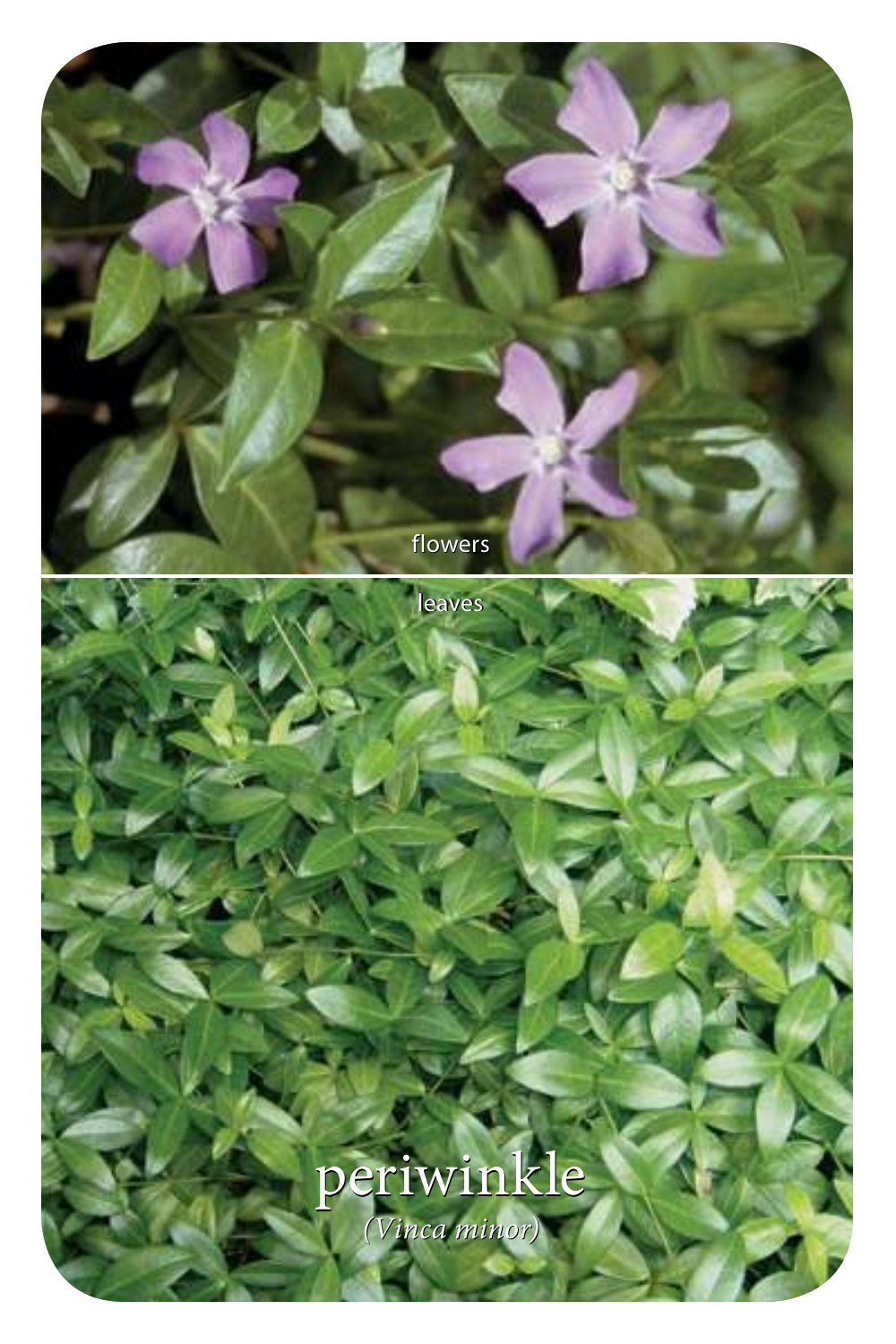

**Plant type: Herb.** 

**Arrangement:** Opposite.

Leaf: Lance shaped, shiny, evergreen.

**Bark:** n/a.

**Seed/Flowers:** Showy blue/purple flowers.

**Buds/Stem:** A creeping, trailing ground plant.

**Habitat:** Dry to fresh soils in successional areas, forests and along streams and wetlands. Typically associated with residential gardens.

**Similar native species:** Wintergreen (Gaultheria procumbens) has similar leaves, but has an obvious minty smell when the leaf is crushed. Partridgeberry (Mitchella repens) is also found in forests. Similar leaves but more round to egg-shaped with prominent pale veins, flowers are white followed by red berries.